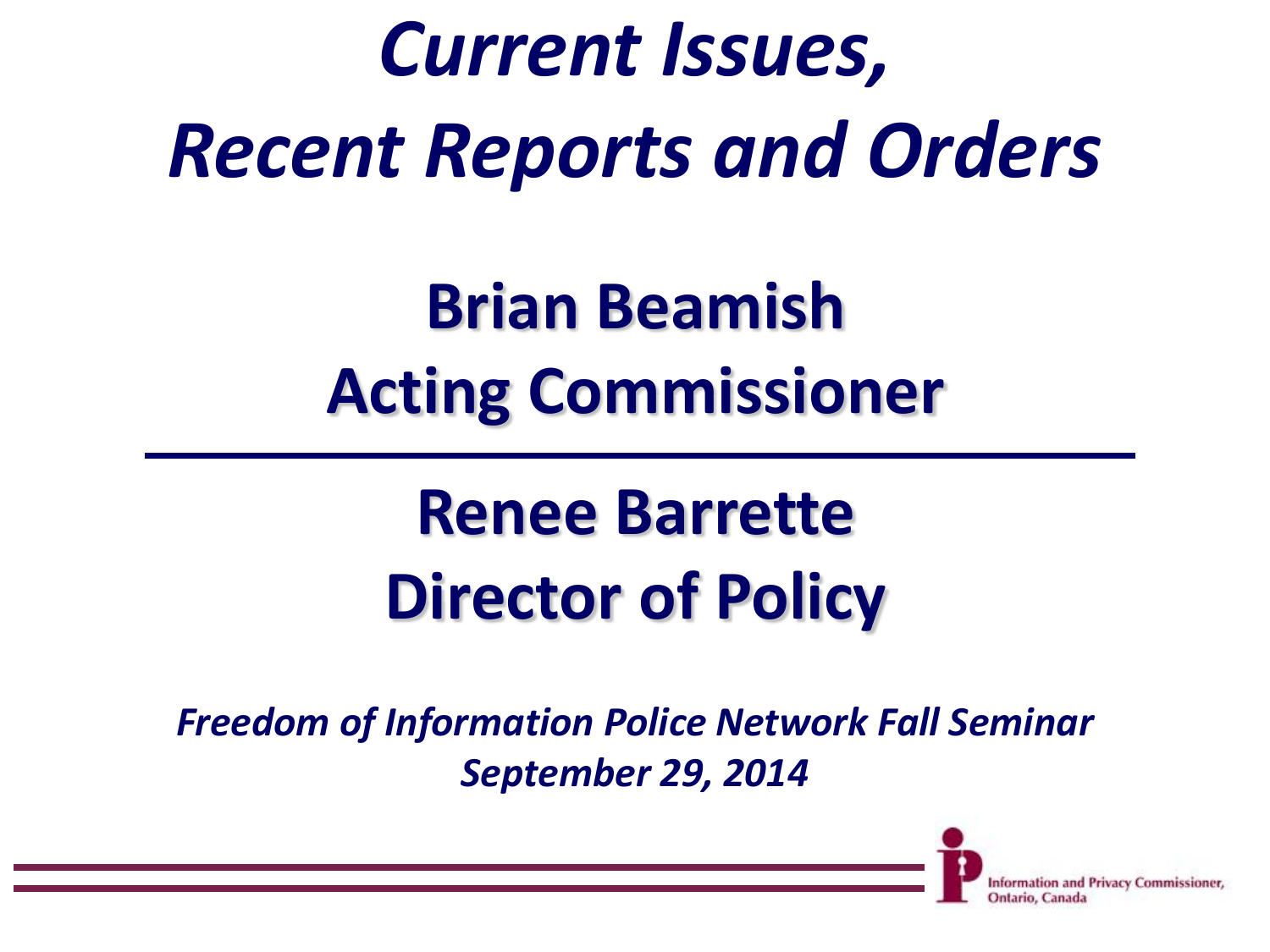### **Overview**

#### *Police Background Checks*

- *IPC Position*
- *OACP Learn Guideline*
- *Privacy Complaint MC13-49 – Youth Criminal Justice Act*

*Crossing the Line: A Special Investigation Report*

*Iacobucci Report*

*Police Disclosure to Victims' Services Providers*

*IPC Orders* 

- *Order MO-2999 – Access to CPIC Records of Attempted Suicide*
- *Order MO-2954 – Section 38(b)/49(b) and the Presumptions*
- *Order MO-3026 – Custodial Parents' Access Rights*
- *Order MO-2910 – Method of Access*

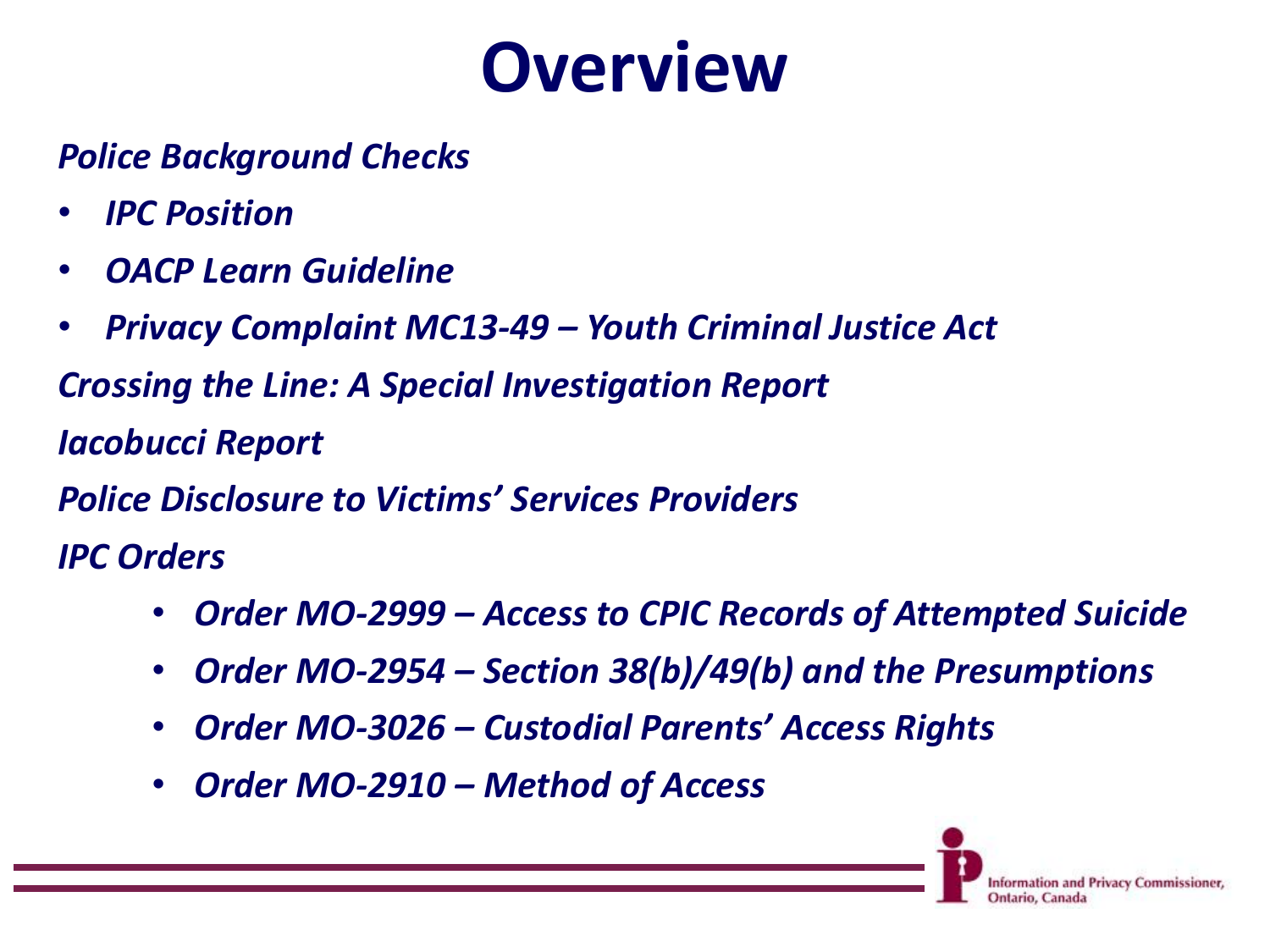## *Police Background Checks*

and Privacy Commissioner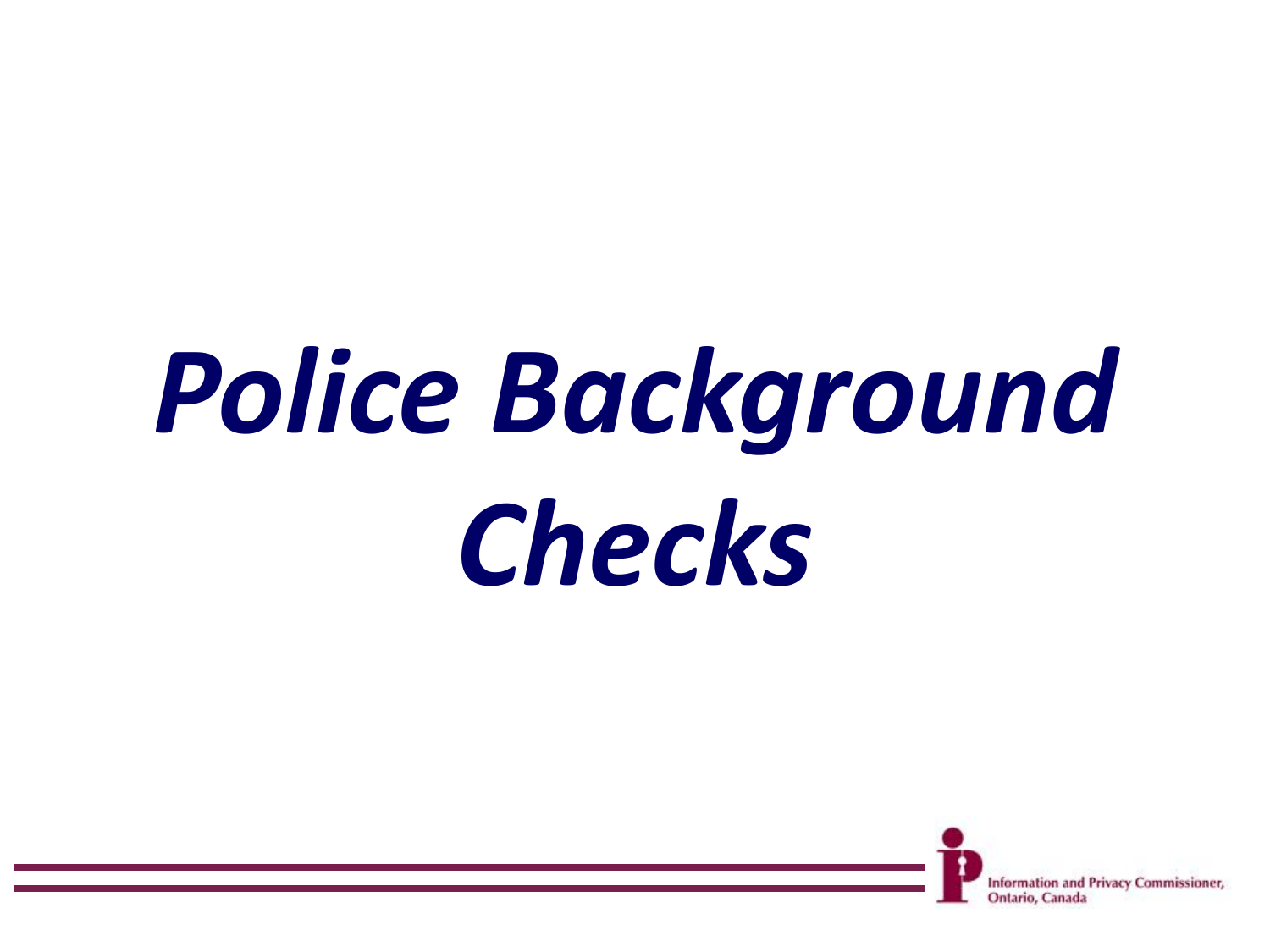### **IPC Activity**

• Inquiries and complaints regarding police records checks (PRC) have been increasing.

• IPC has conducted investigations, issued reports and made recommendations, intervened before the courts and worked with the OACP, the CCLA, the OHRC and others to help improve the PRC practices in Ontario.

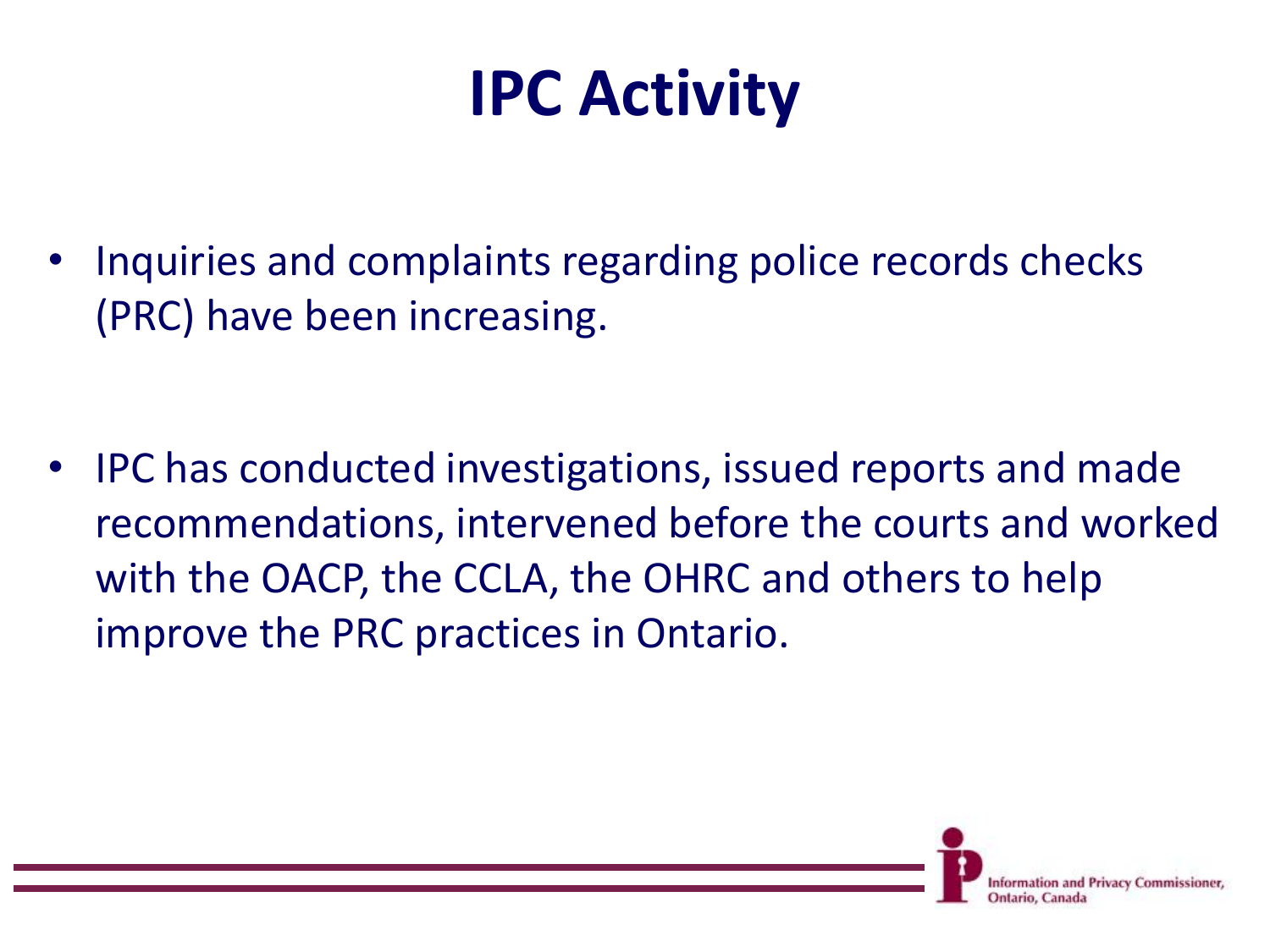### **IPC Recommendations**

- Non-conviction information (NCI) should only be disclosed in exceptional circumstances (i.e., public safety).
- Legislative response is required to ensure consistency in approach and application.
- The IPC supports the implementation of an evidence-based procedure for determining when NCI should be disclosed.
- There should be greater transparency and public education regarding PRC practices, policies, and procedures.

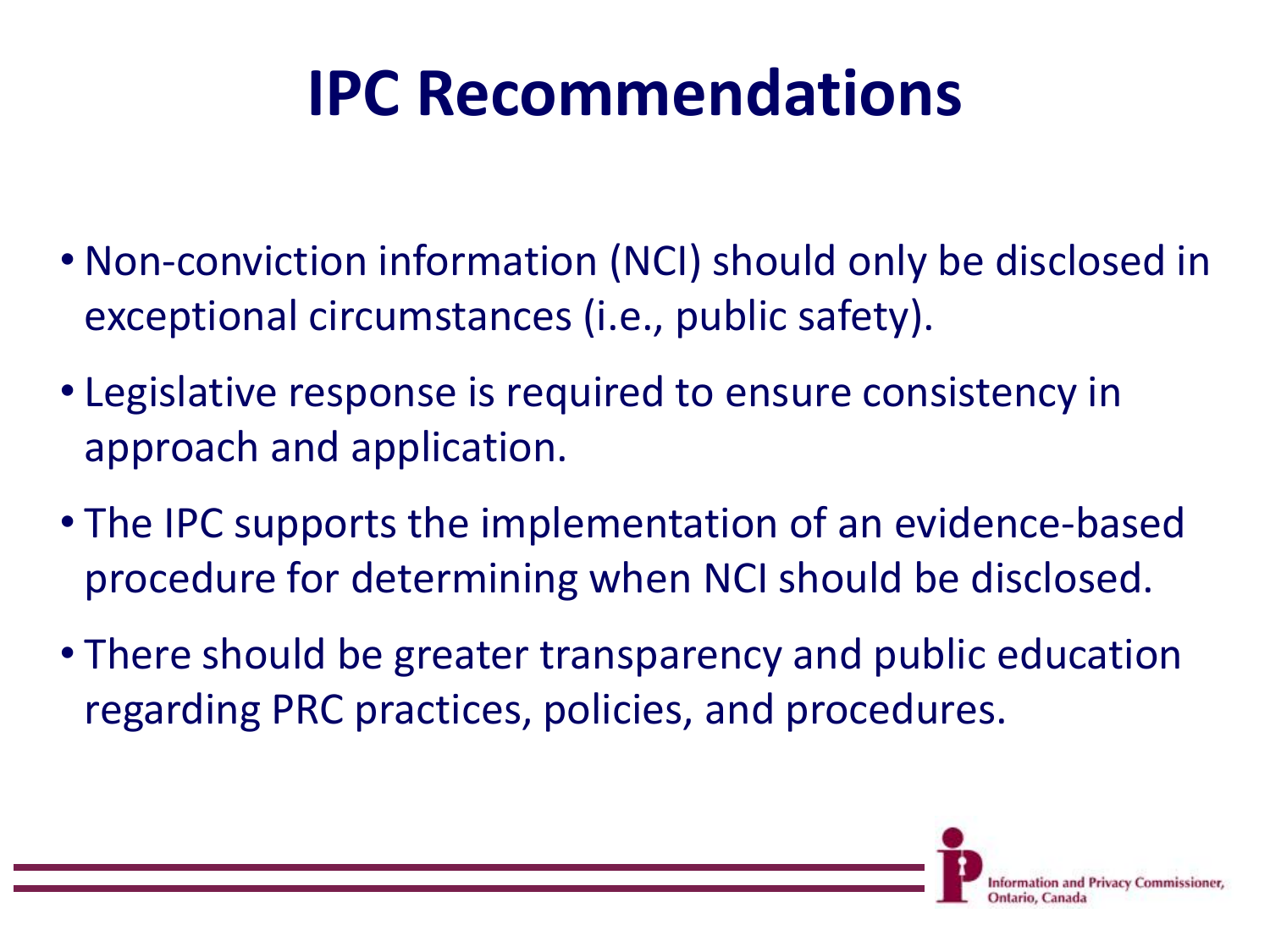### **OACP Guidelines**

- OACP developed guidelines to facilitate consistent approach to PRC process.
- OACP has consulted and collaborated with IPC on development of Guidelines.
- Recent call by OACP for provincial legislation and an evidenced based, centralized approach, is supported by the IPC.
- Provincial government has signaled some willingness to consider legislative reform – we will be offering our services to the province as it develops enforceable standards.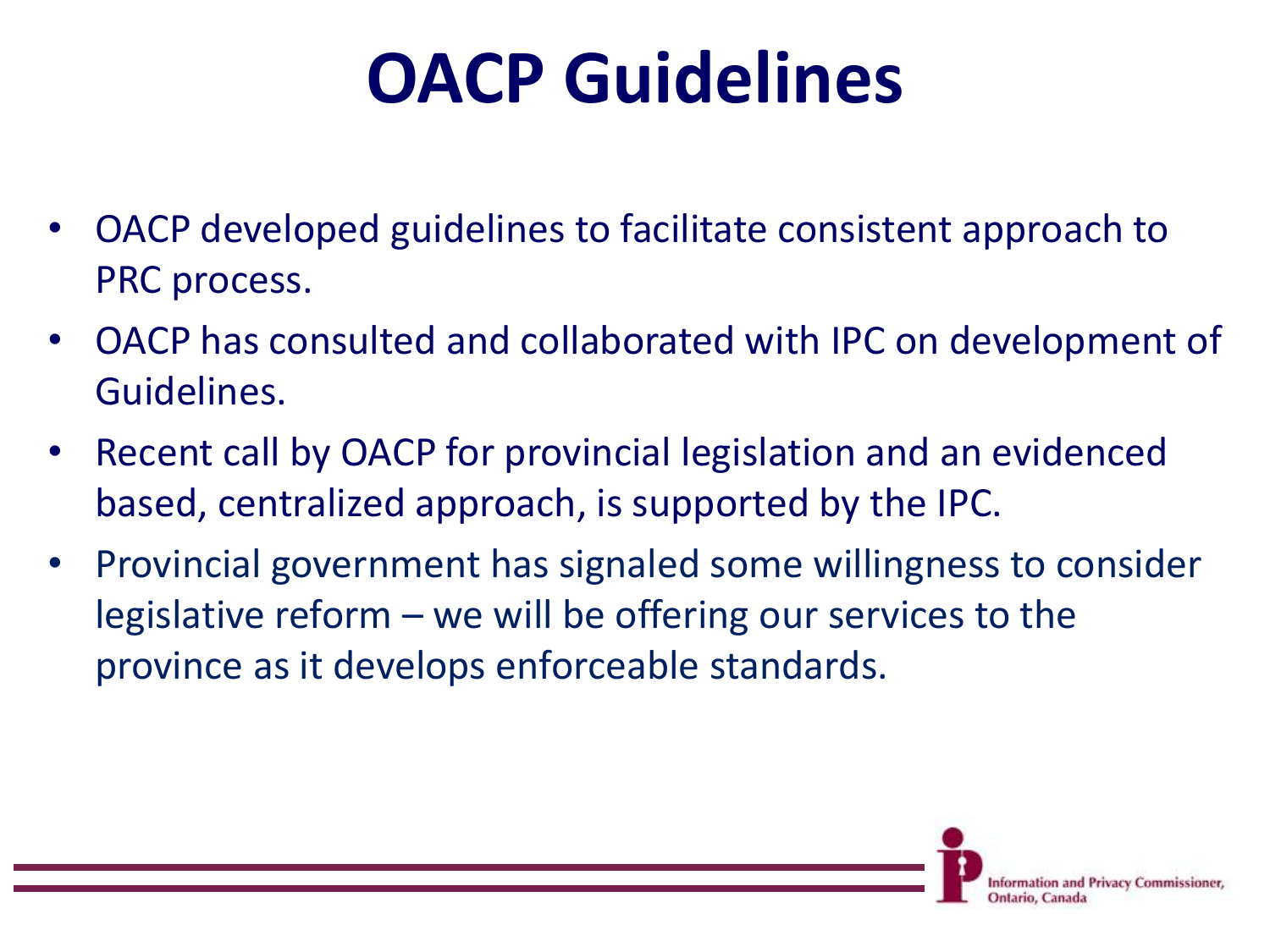### **Privacy Complaint MC13-49** *Youth Criminal Justice Act (YCJA)*

- Complaint about the use and disclosure of NCI in PRC process. NCI related to incidents that occurred when complainant was a young person and a child.
- Police claimed:
- 1. information was not disclosed because response to PRC was provided to the complainant, and
- 2. the complainant consented.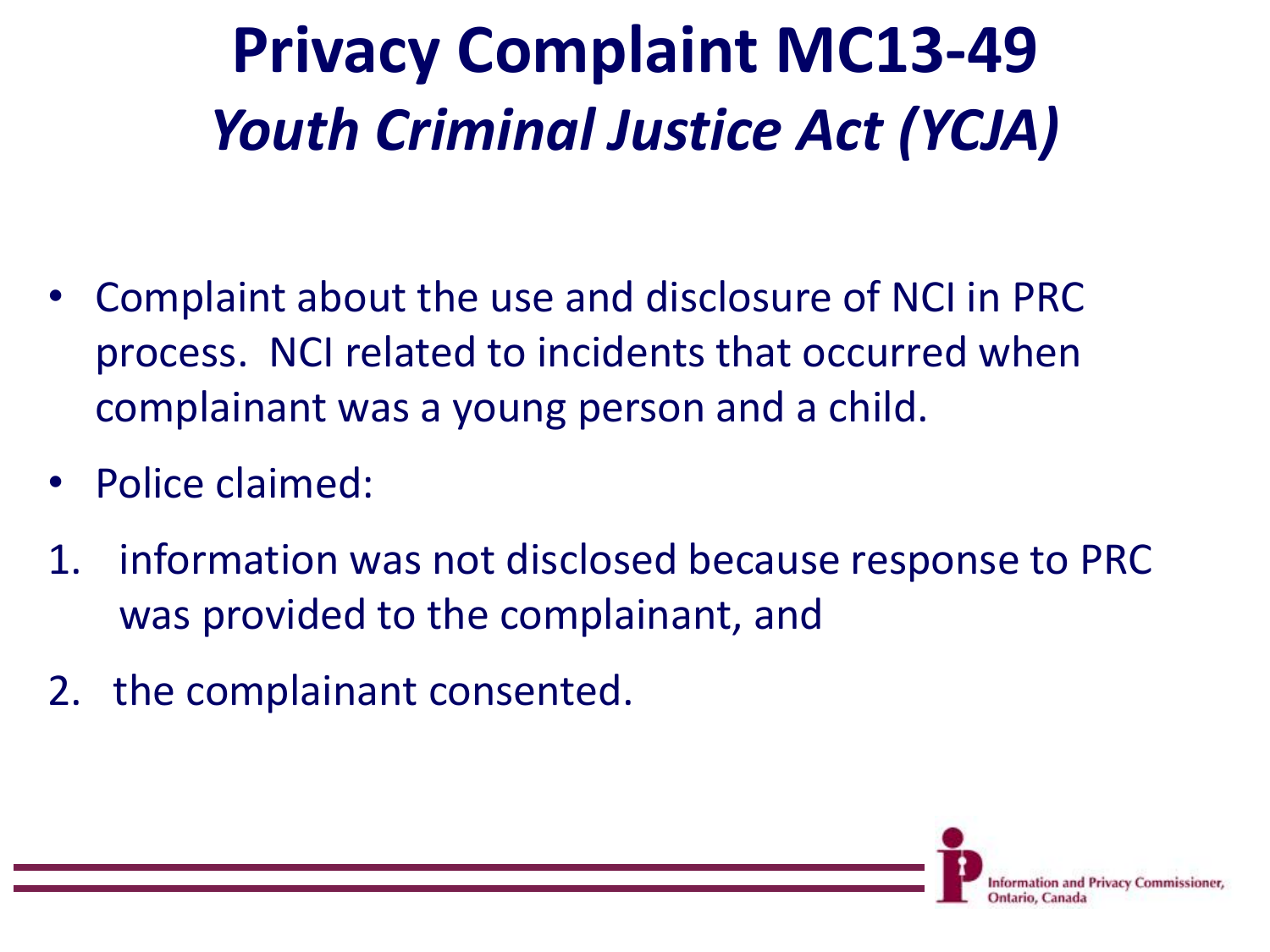### **Privacy Complaint MC13-49**

The Investigator found:

- The *YCJA* applied to youth matter and given that the use of the NCI information in responding to the PRC was outside the legislated "disclosure period" (s.119(2)), the use was contrary to the *YCJA*.
- *MFIPPA* applied to the child matter and the use of the NCI information was contrary to section 31.

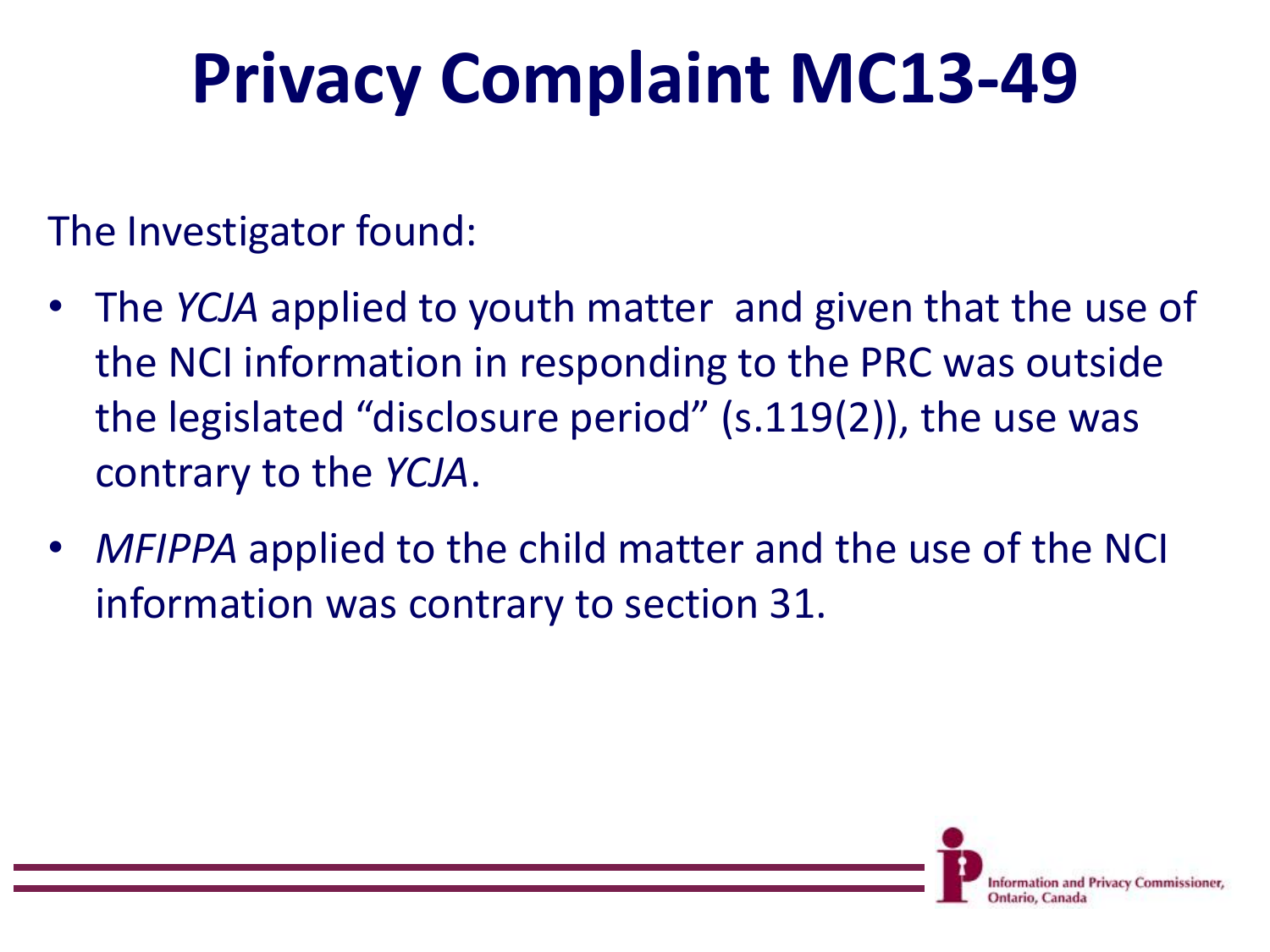### **Privacy Complaint MC13-49** *Key Messages*

- The use of a consent form does not transform PRC practices into a consent based practice since the applicant has no choice but to sign the form.
- Police cannot avoid the application of the *YCJA* and *MFIPPA* and *FIPPA* by disclosing the results to the individual seeking the PRC.

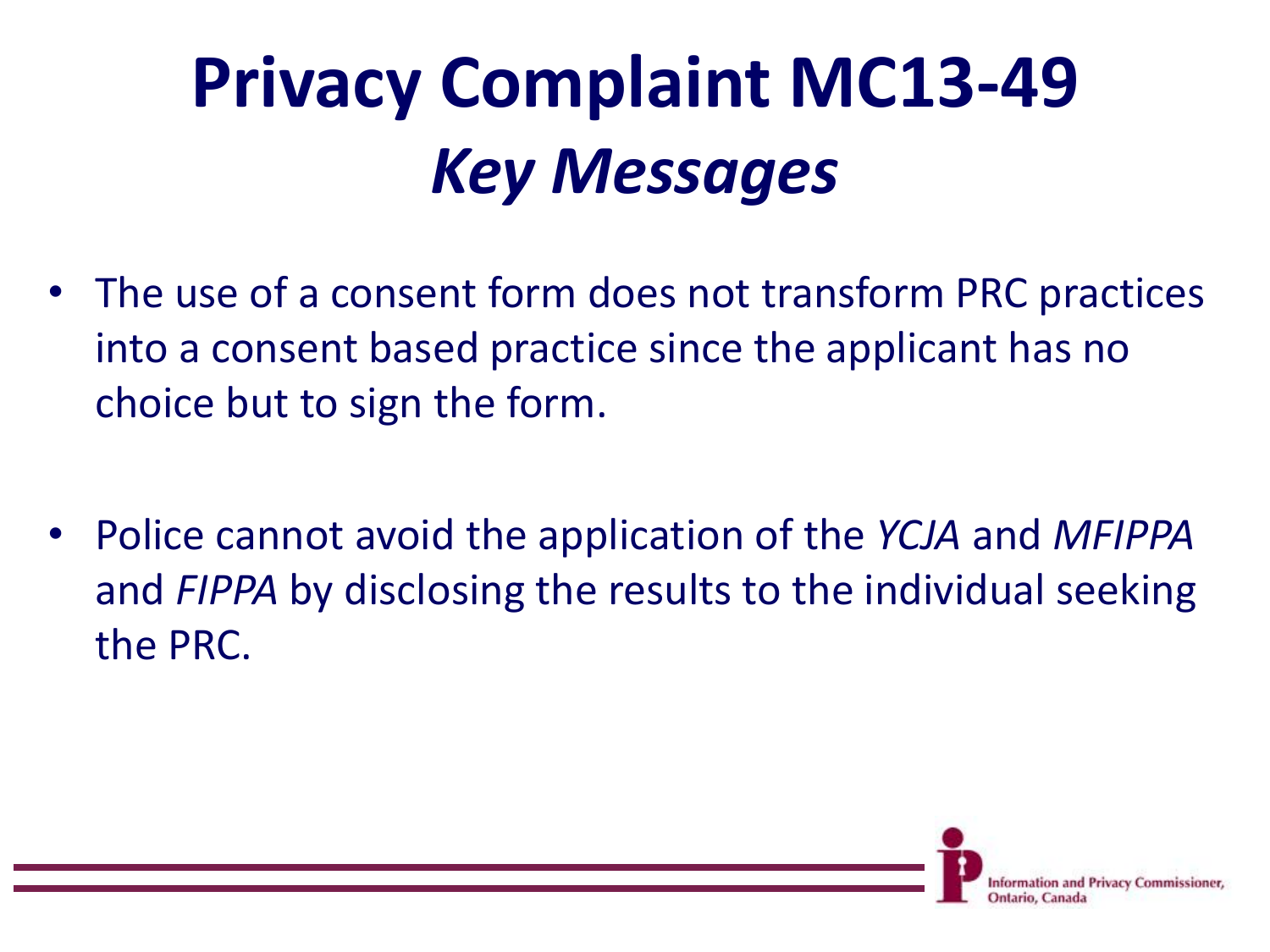### **Crossing the Line:**  *A Special Investigation Report*



Crossing the Line: The Indiscriminate Disclosure of Attempted Suicide Information to U.S. Border Officials via CPIC

A Special Investigation Report

Ann Cavoukian, Ph.D. **Information and Privacy Commissioner** Ontario, Canada April 14, 2014

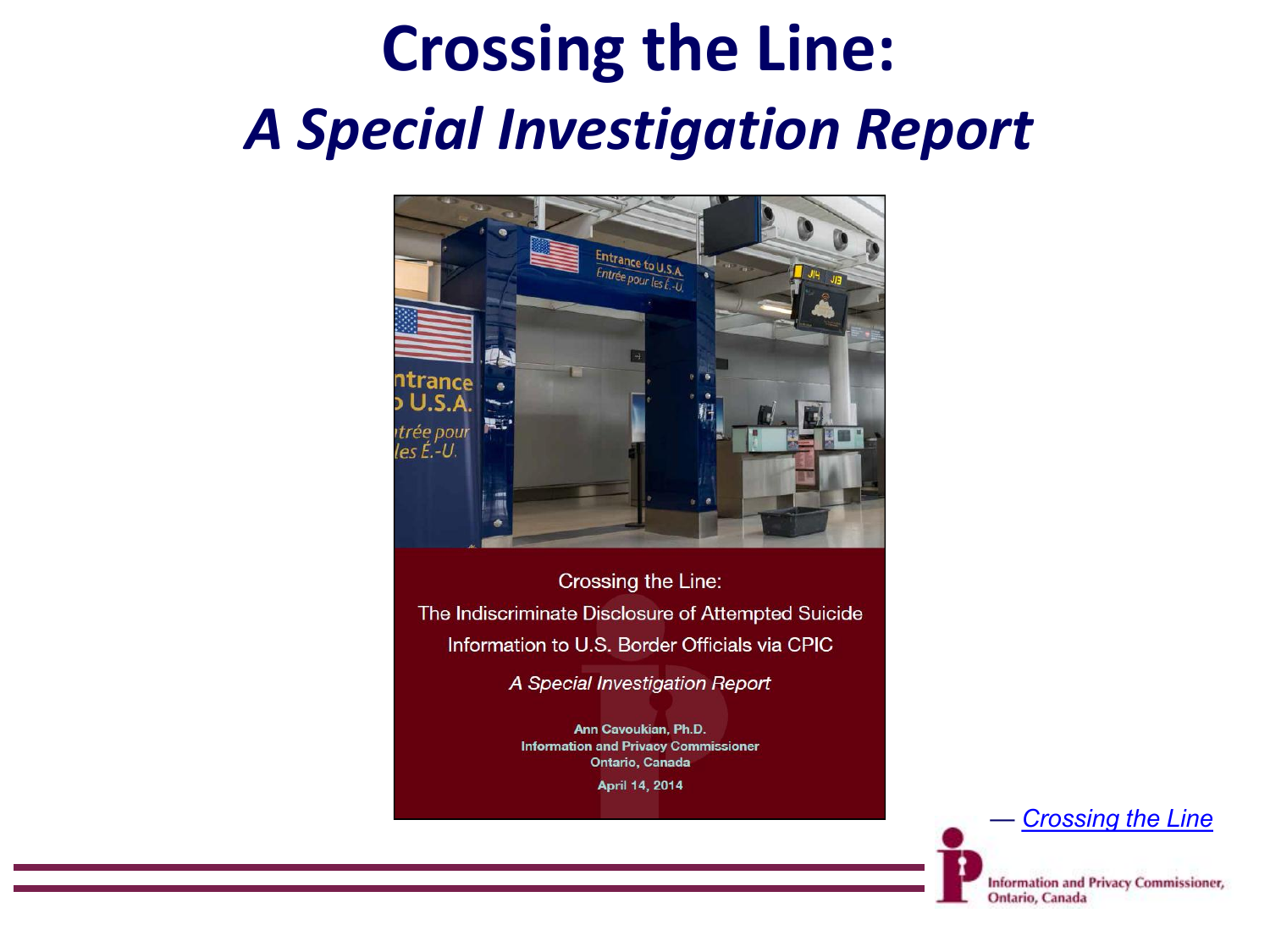### **Crossing the Line**

In November 2013, a Toronto woman was denied entry to the U.S. by U.S. CBP officials on the basis of a previous suicide attempt.

IPC investigated and learned that:

- U.S. CBP officials have access to CPIC and are relying on information in CPIC to deny Ontarians entry.
- $\checkmark$  Some police automatically upload information about attempted suicide to the SIP portion of CPIC – others exercise discretion before doing so.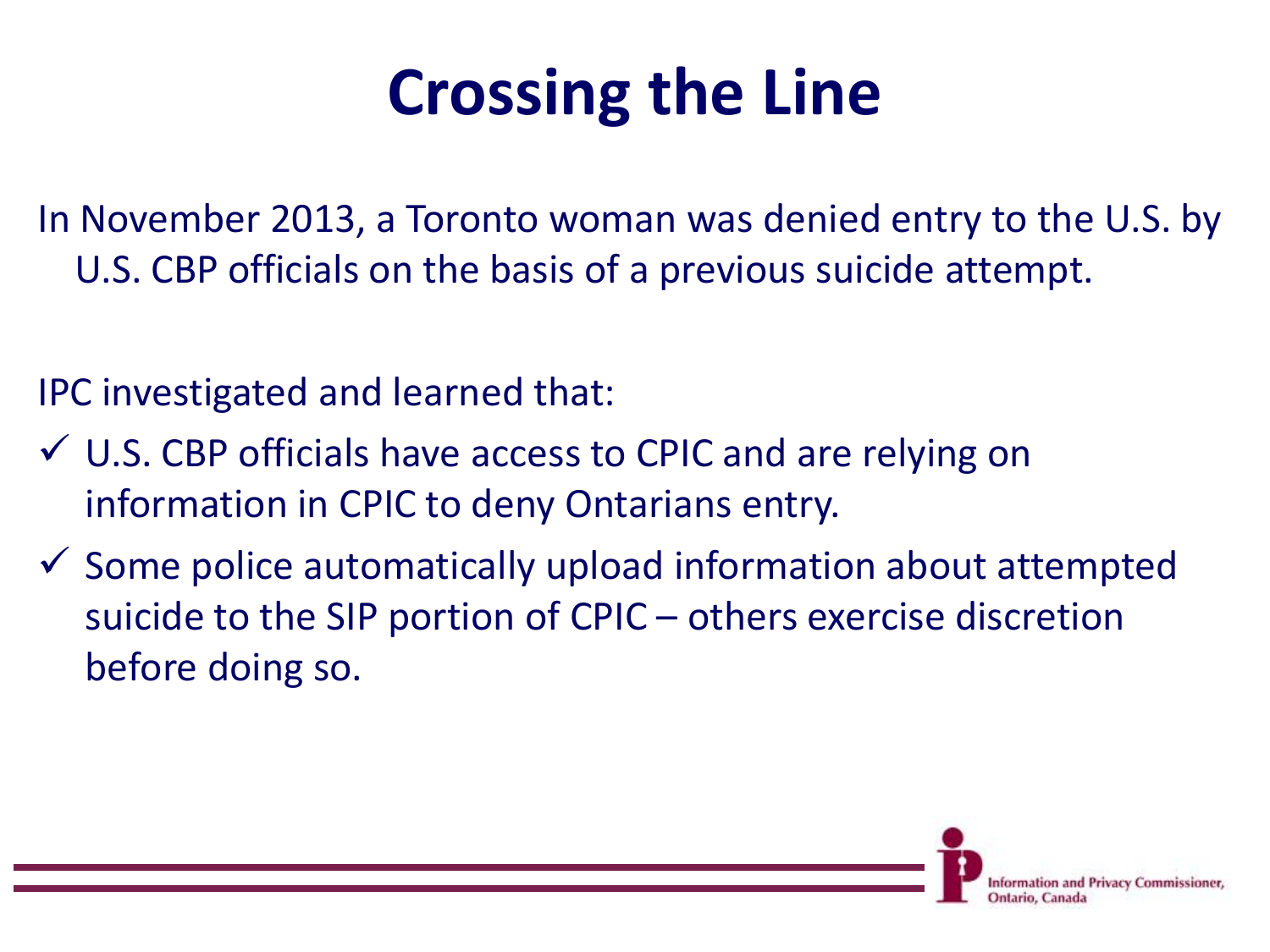### **Crossing the Line:** *Recommendations*

The IPC found that the automatic uploading of attempted suicide information to CPIC is an unauthorized disclosure of PI and recommended that all police in Ontario:

- Cease the practice of automatically uploading PI relating to attempted suicide to CPIC, by default.
- Exercise discretion by applying the Mental Health Disclosure Test.
- Develop a transparent process to enable individuals to seek the removal of their PI related to attempted suicide from CPIC.

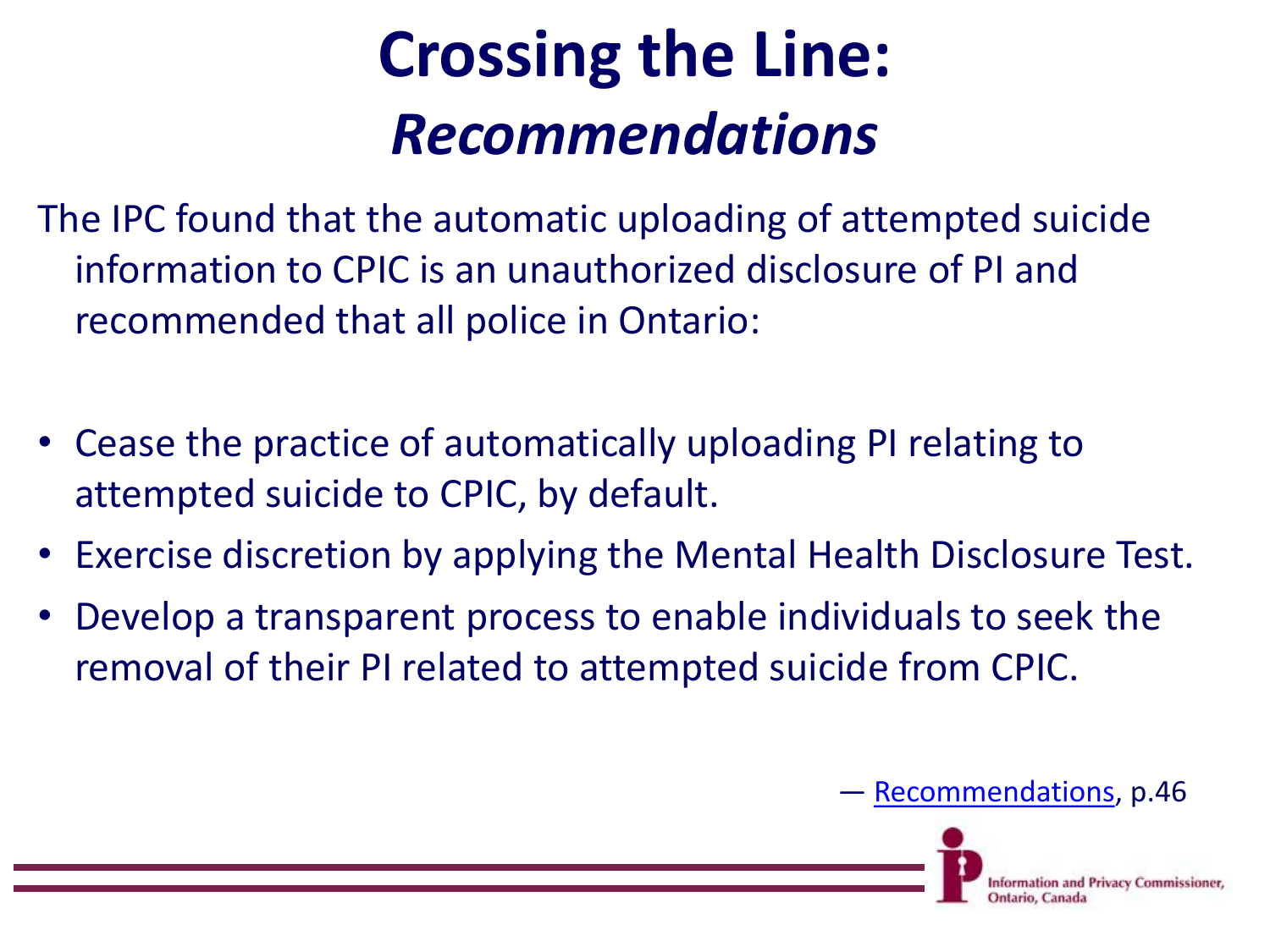### **The Mental Health Disclosure Test**

Uploading to CPIC of attempted suicide information complies with *MFIPPA* and *FIPPA* if one of the following circumstances exists:

1. The suicide attempt involved the threat of serious violence or harm, or the actual use of serious violence or harm, directed at other individuals;

2. The suicide attempt could reasonably be considered to be an intentional provocation of a lethal response by the police;

3. The individual involved had a history of serious violence or harm to others; or

4. The suicide attempt occurred while the individual was in police custody.

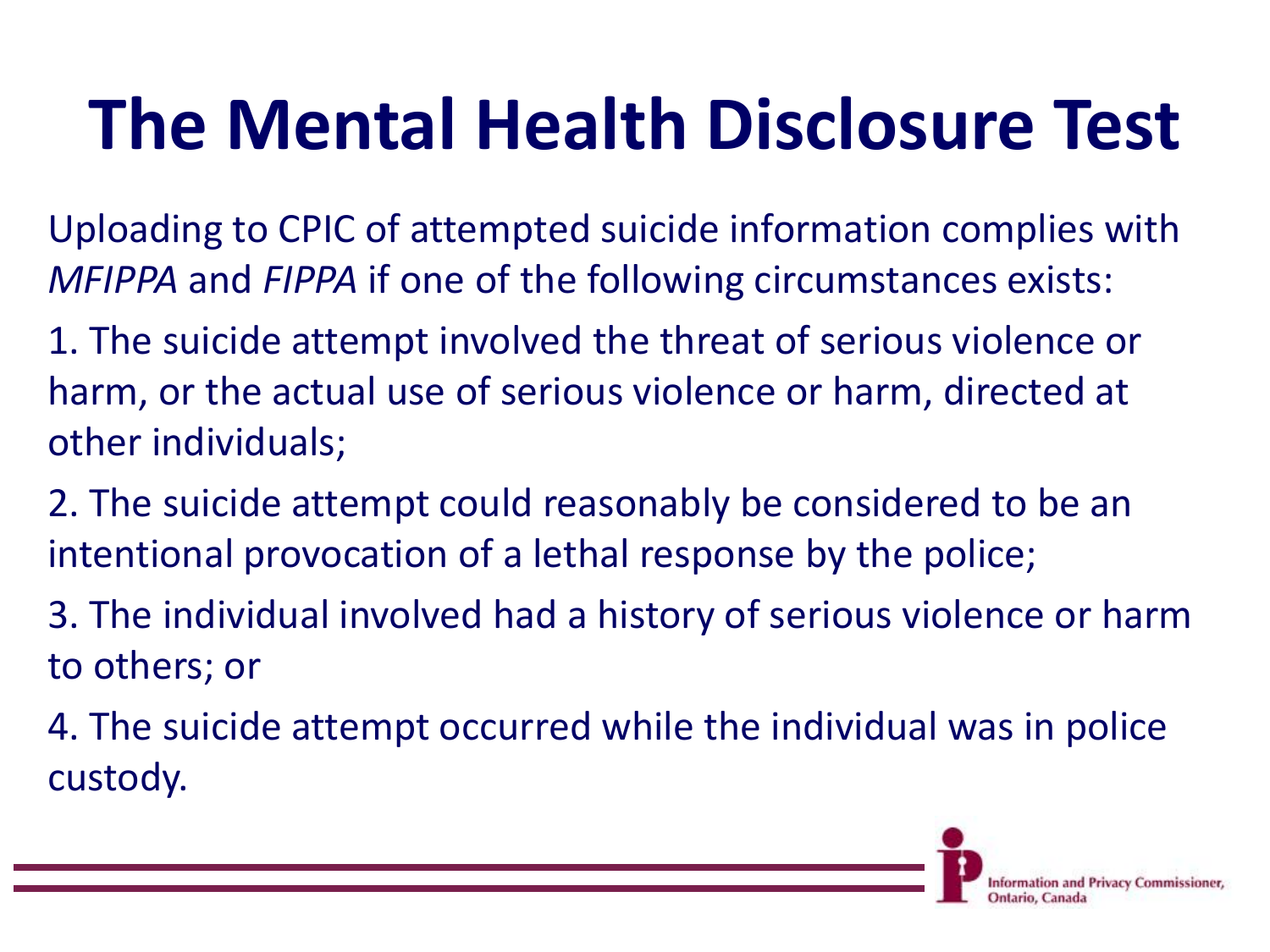### **Crossing the Line:** *Next Steps*

- One police service has indicated that it will not comply with the recommendations.
- June 5, 2014 The IPC launched a judicial review application with the Ontario Superior Court of Justice requesting an order that this police service stop its current practice in accordance with the recommendations made in the *Crossing the Line* report.

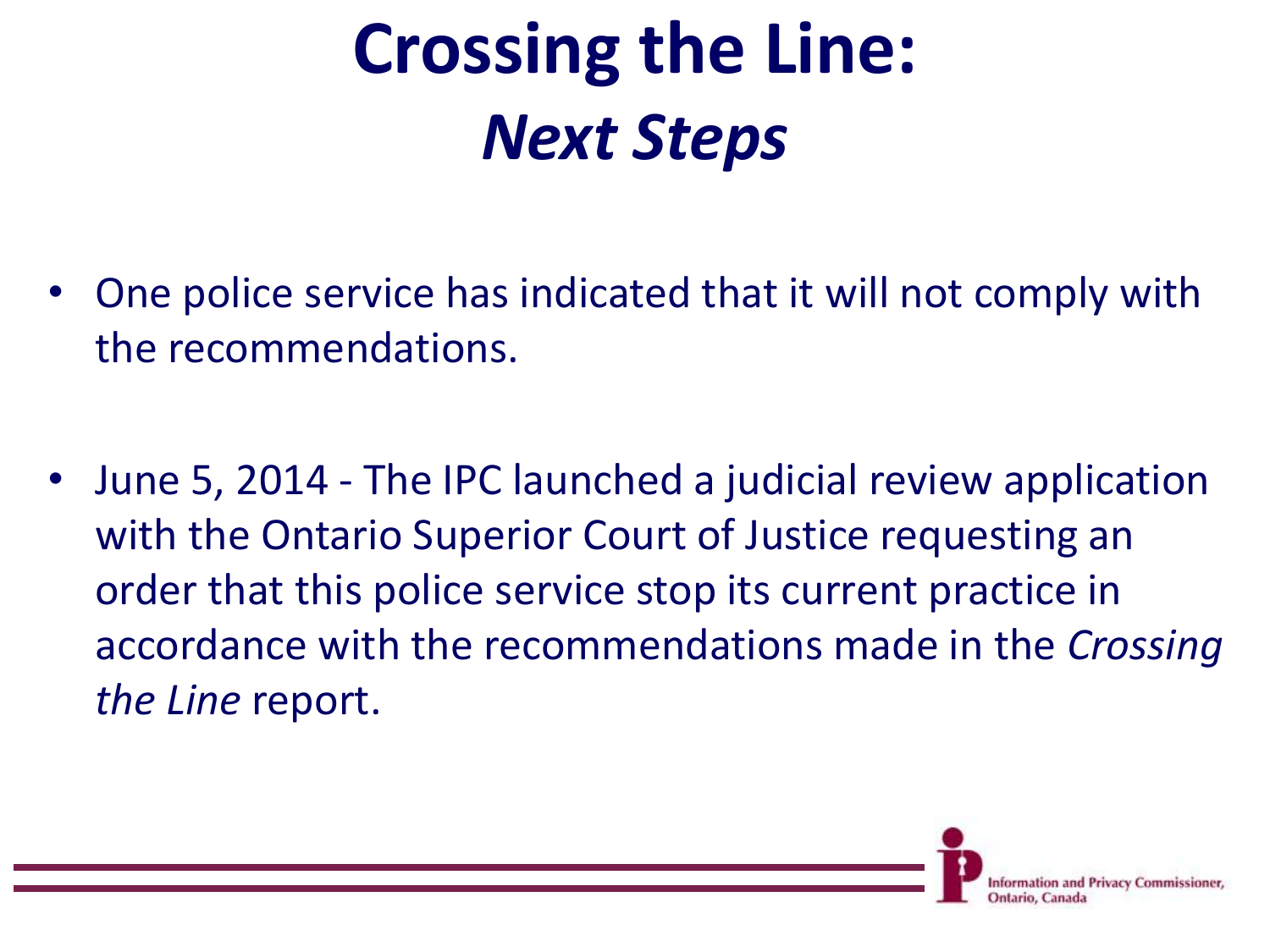### *Iacobucci Report*

**Information and Privacy Commissioner,**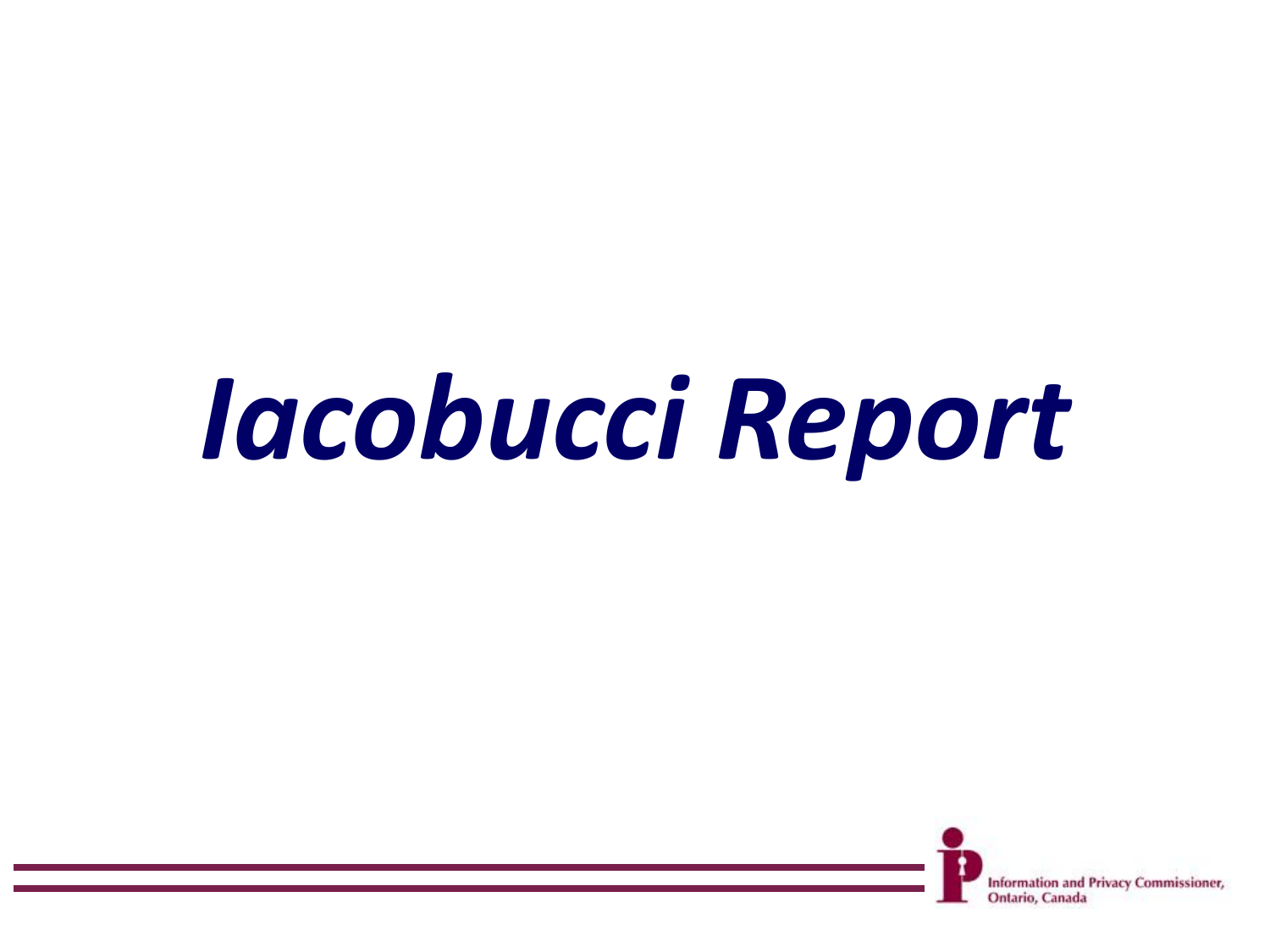### **Iacobucci Report:**  *Police Encounters with People in Crisis*

- TPS Chief Blair requested investigation by Justice Iacobucci into police response to people in crisis.
- Comprehensive report issued eighty-four (84) recommendations including several that impact on privacy.
- The Report called for the involvement of "privacy experts" and "privacy commissioners" to assist with the implementation of the recommendations.



**Privacy Commissioner**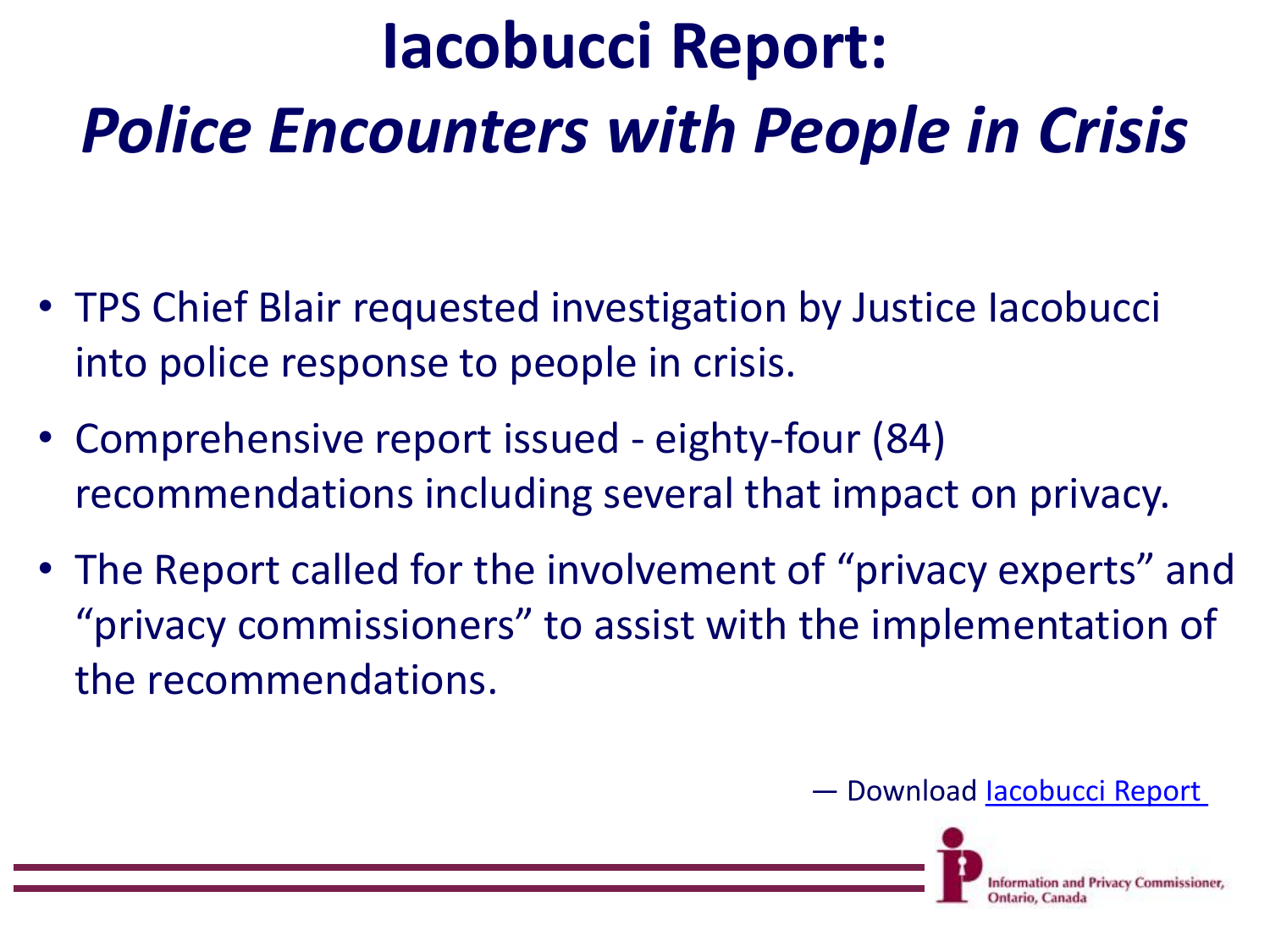### **IPC Will Assist with Implementation**

- IPC will sit on the External Advisory Committee which will advise on implementation of all of the recommendations in the Report.
- IPC will also be involved in the inter-disciplinary police mental health oversight body to be established by the TPS.

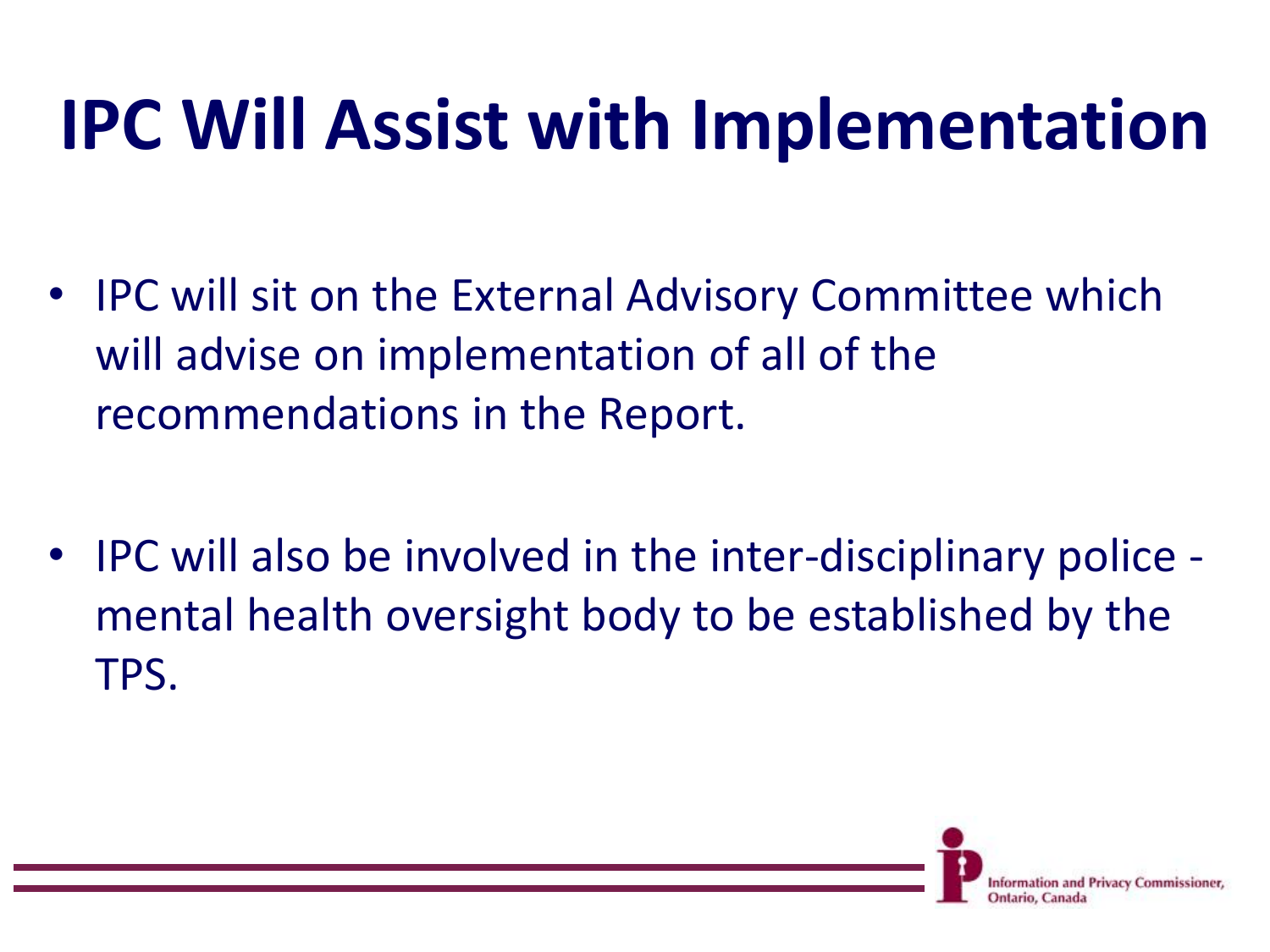### **Key Privacy Issues – Health Privacy**

- **Iacobucci recommended:** development of a privacy-protective and confidentiality-respecting protocol for sharing healthcare information by health care professionals with the TPS.
- **IPC view:** If healthcare information is to be shared, it needs to be in compliance with the *Personal Health Information Protection Act*  (*PHIPA*) **and**, as noted in the Report**,** the information should be *"… segregated from existing police databases and therefore prevented from subsequently being passed on to other law enforcement, security and border services agencies." –* Iacobucci Report, p. 11

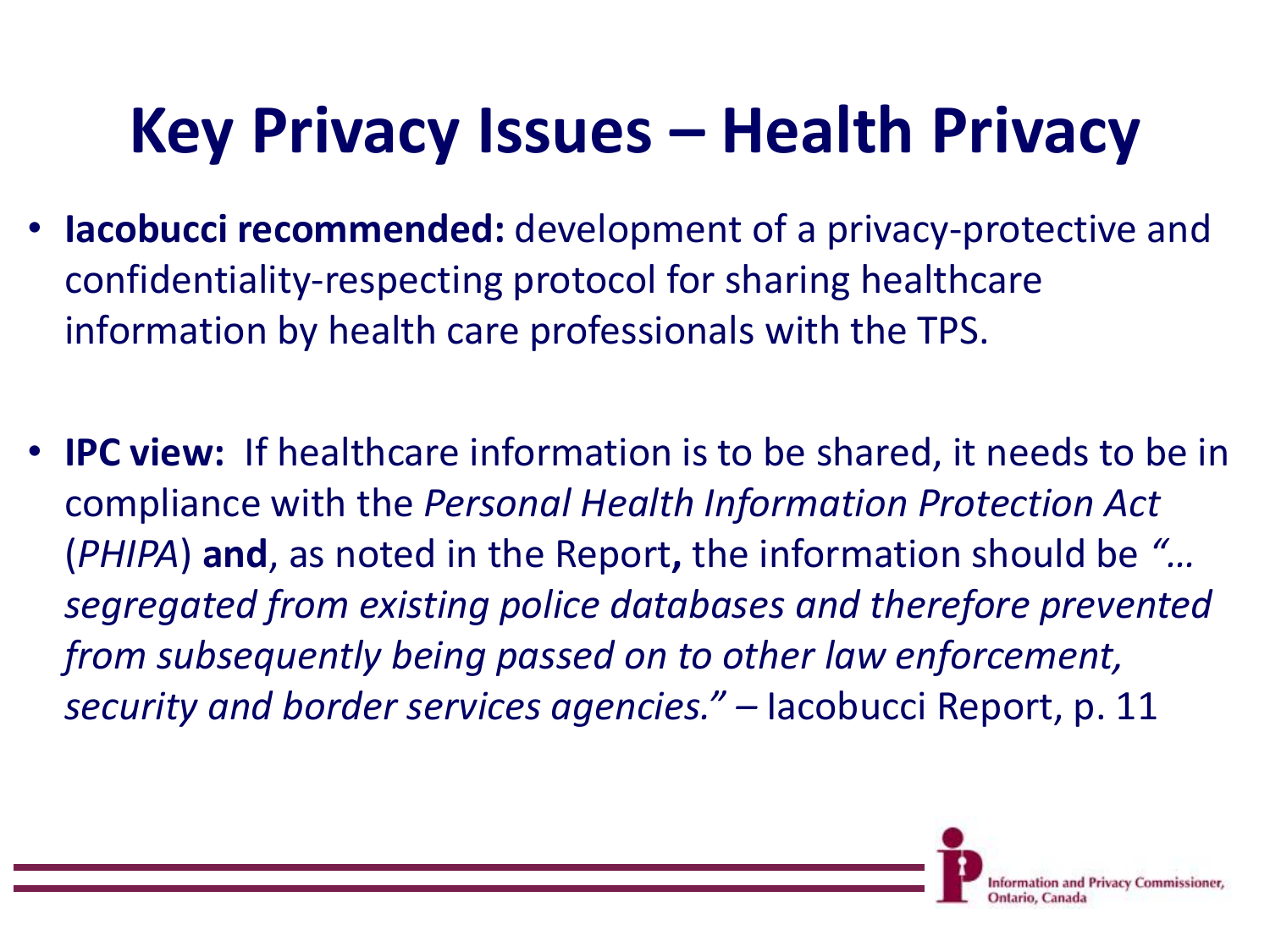### **Key Privacy Issues – Body-worn Cameras**

- **Iacobucci recommended:** (1) the TPS issue BWCs to all officers who may encounter people in crisis to ensure greater accountability and transparency and (2) develop privacy protocol for recordings.
- **IPC view:** With a solid and transparent governance structure in place, the use of BWCs in *carefully defined contexts* can assist police in the proper performance of their duties while protecting privacy.

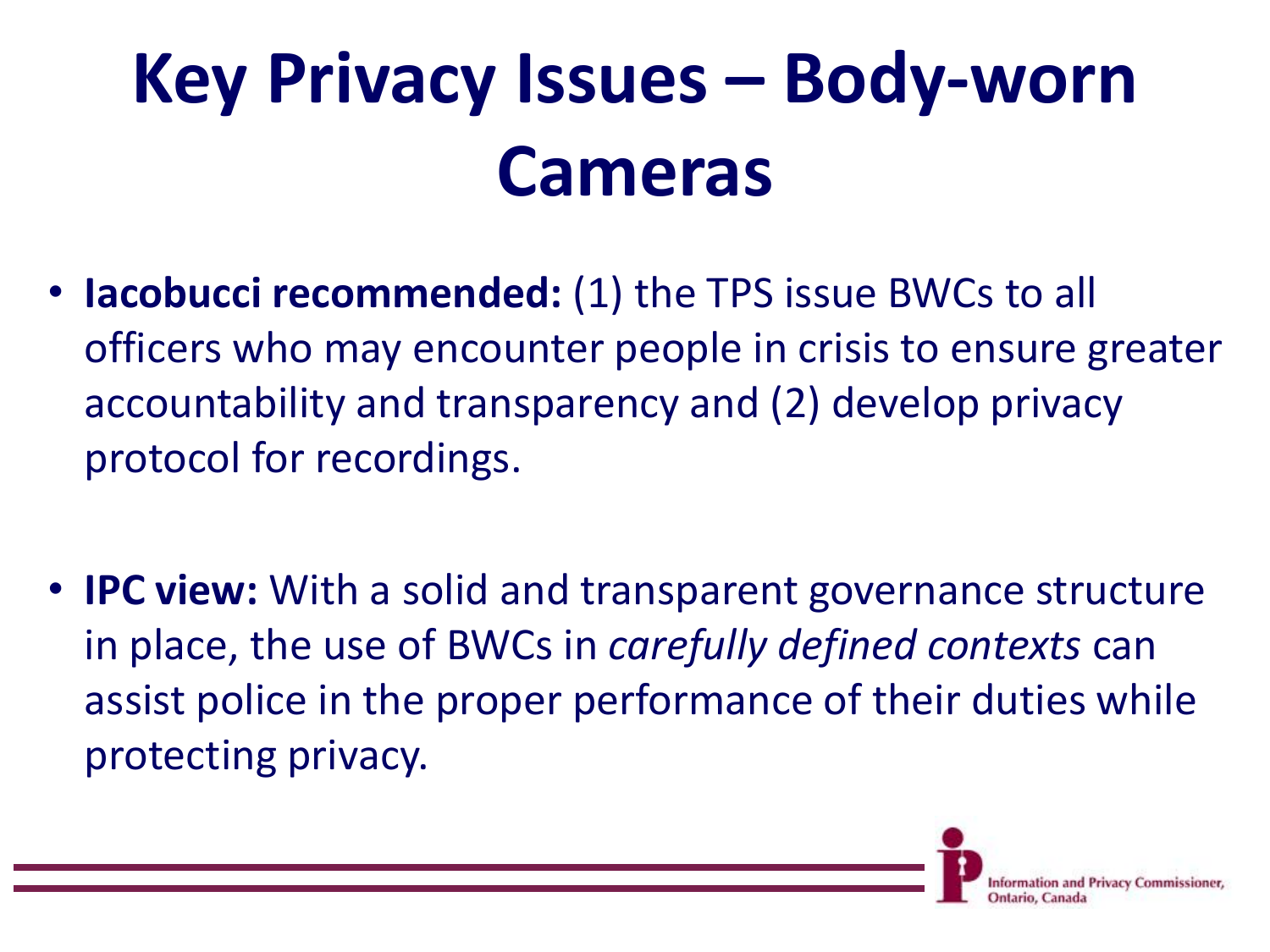# *IPC Work on BWCs*

**Information and Privacy Commissioner,** Ontario, Canada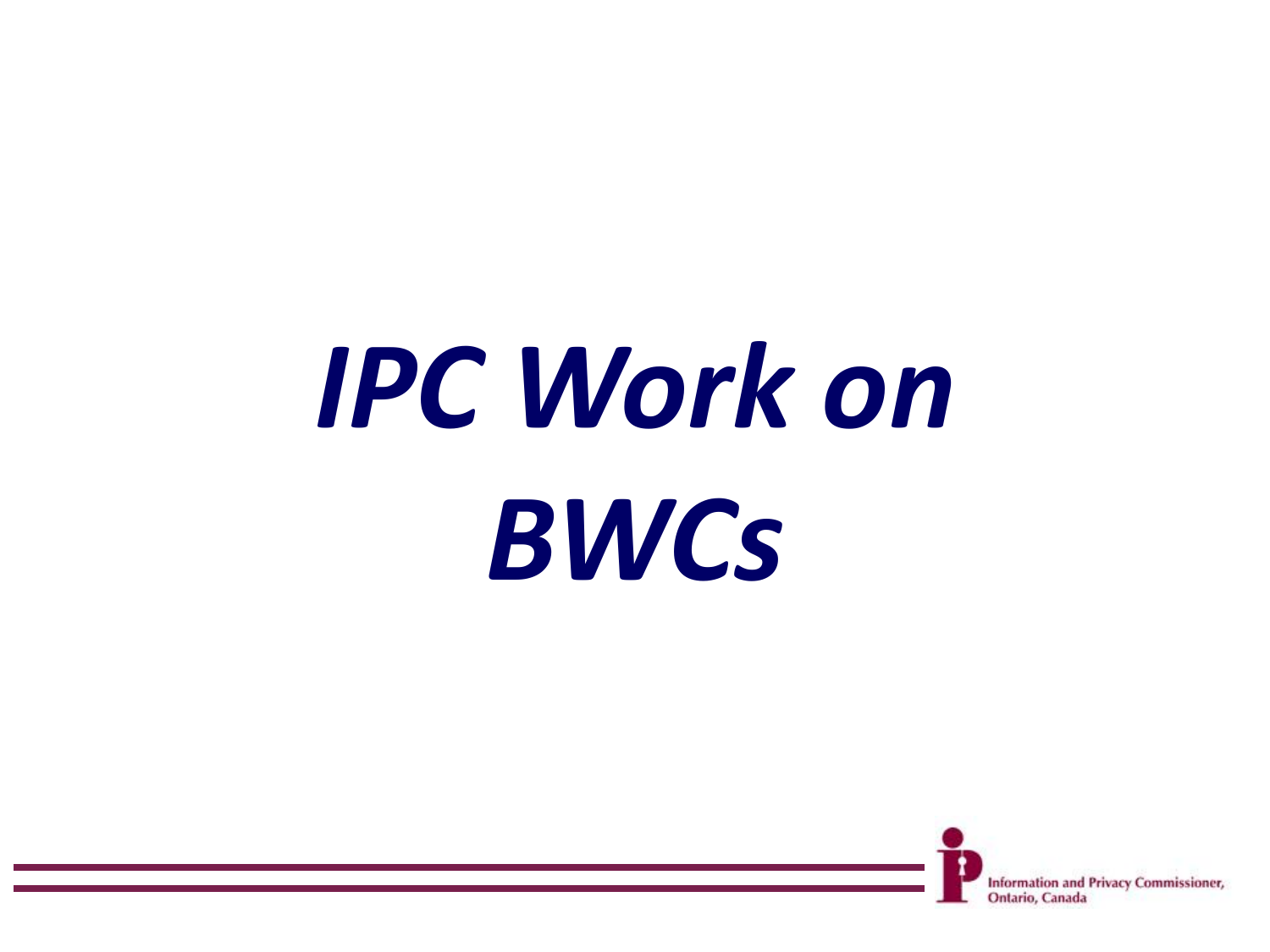### **IPC and Police Use of BWCs**

• IPC has been working with the TPS on a pilot project looking at implementing the use of BWCs. Many other police services are studying the implications and advantages of these devices.

#### **Key messages:**

- BWCs raise different considerations from CCTV surveillance cameras.
- Do a Privacy Impact Assessment (PIA) if you are considering implementing this technology.
- The IPC is ready to work with the police services looking at the implementation of these devices.

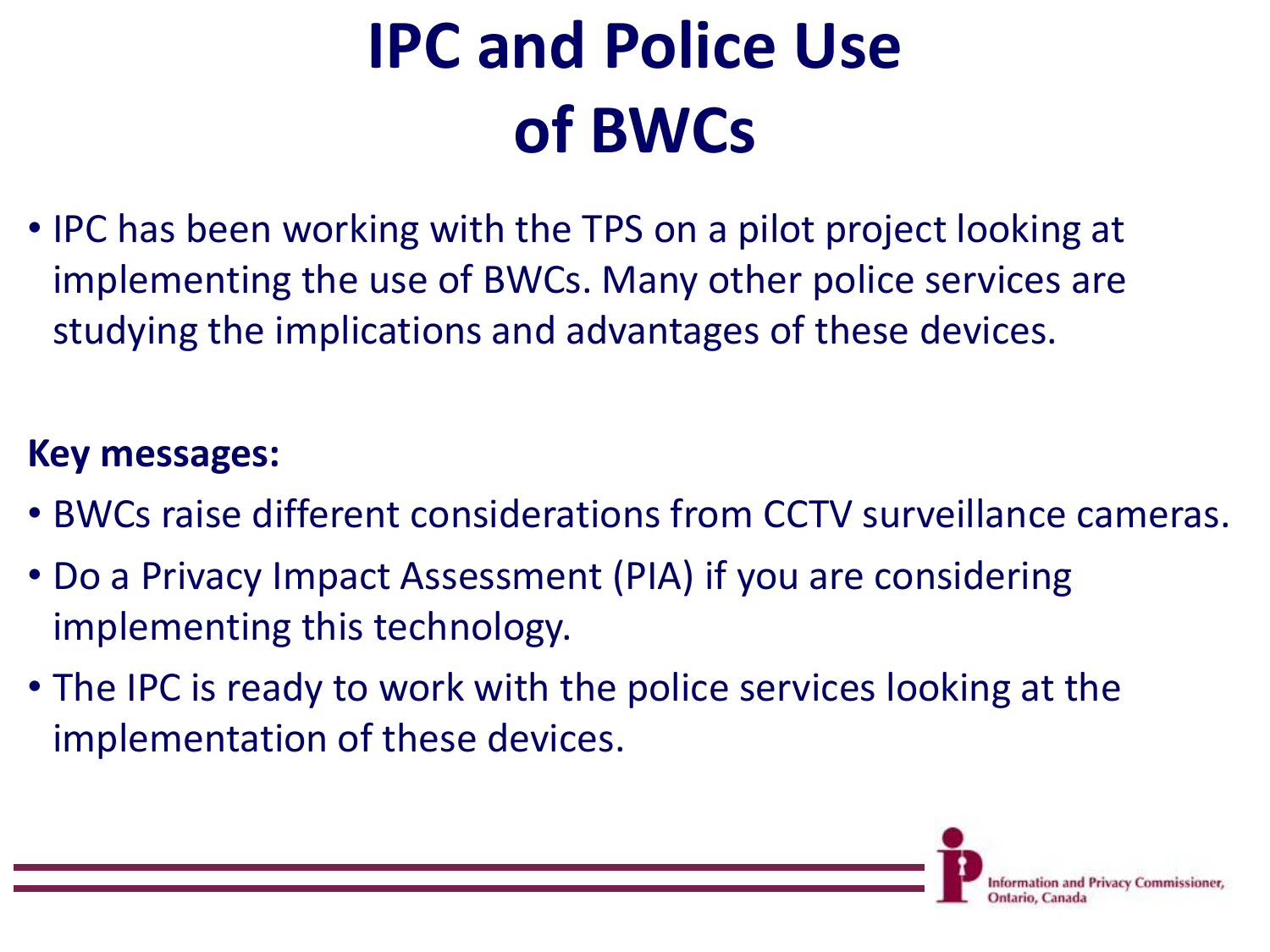### **BWC – Privacy Concerns**

#### **Privacy concerns include:**

- Area under surveillance is not fixed;
- Notice is required and presents challenges;
- May result in a collection practice that violates *MFIPPA*/*FIPPA*;
- Need strong access and security controls, and
- Must develop protocols to handle access requests.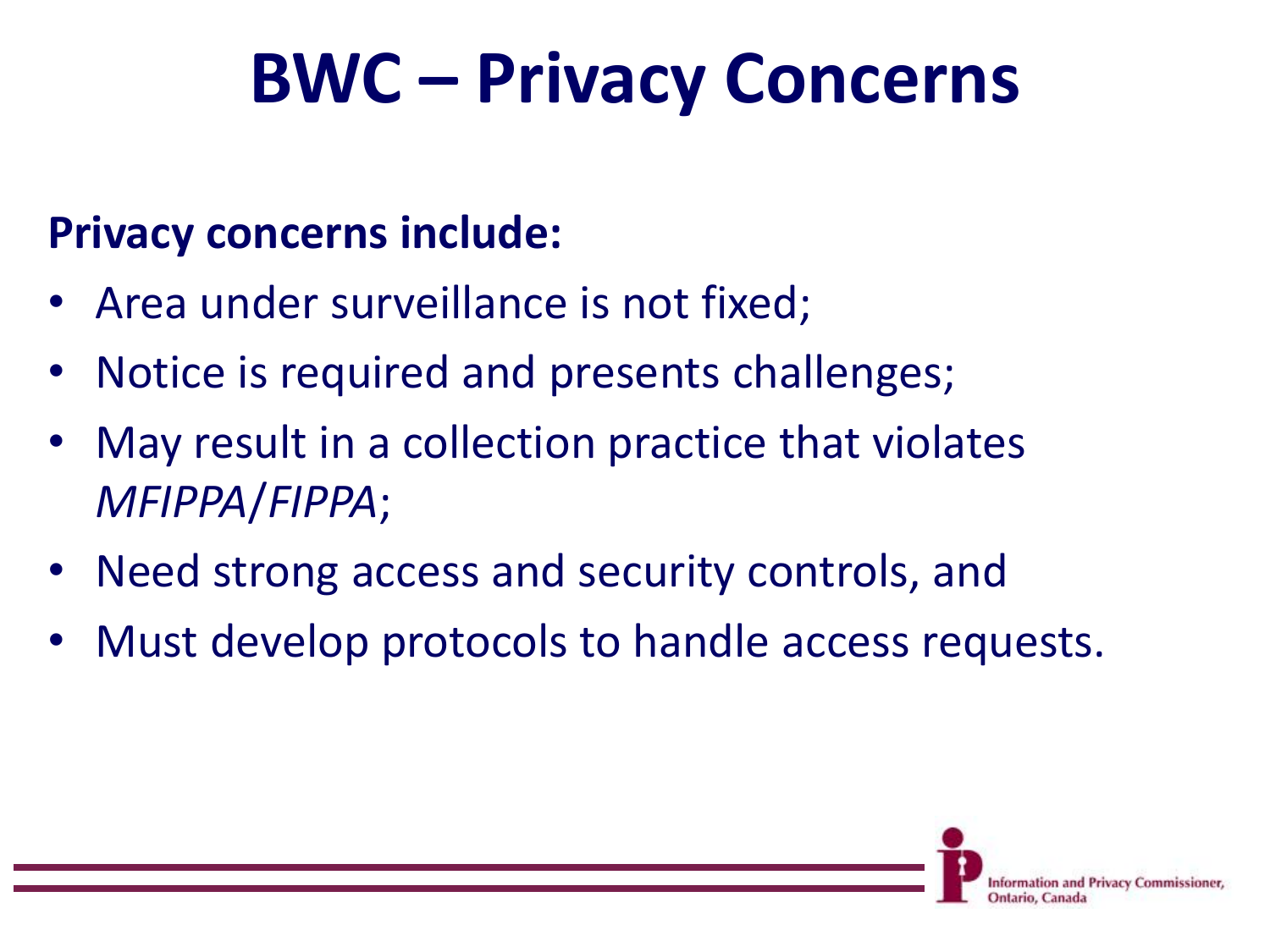## **Victim Assistance Committee of the OACP**

and Privacy Commissioner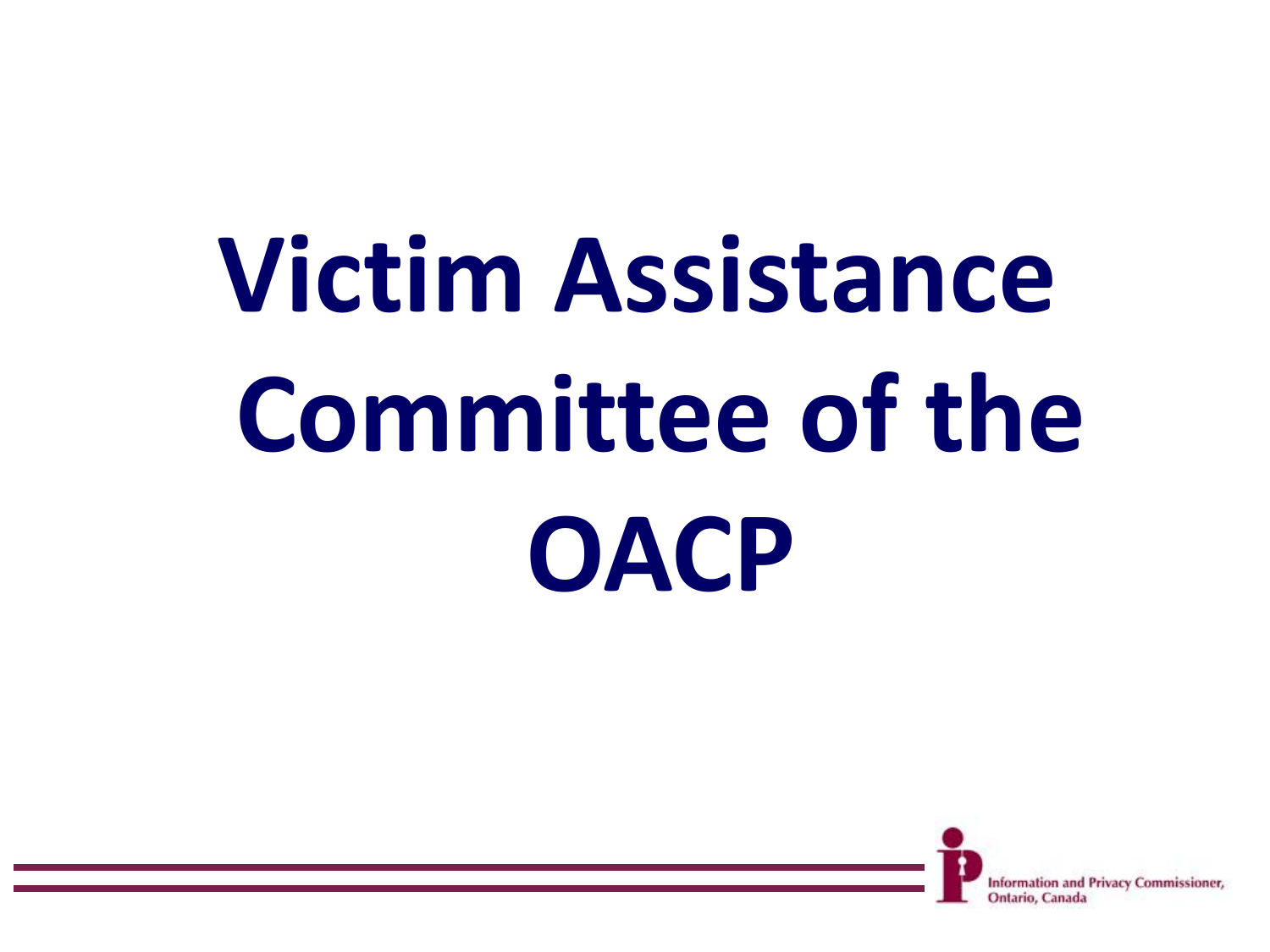### **Victim Assistance**

- Committee goal is to ensure appropriate, timely disclosure of victims' personal information by police services to victim services groups to facilitate victims' access to services.
- IPC is participating in the work of this Committee along with MCSCS, MAG, victims' services groups and some municipal police services.
- The working group is considering options to facilitate the disclosure of information in a manner that is compliant with *FIPPA* and *MFIPPA*.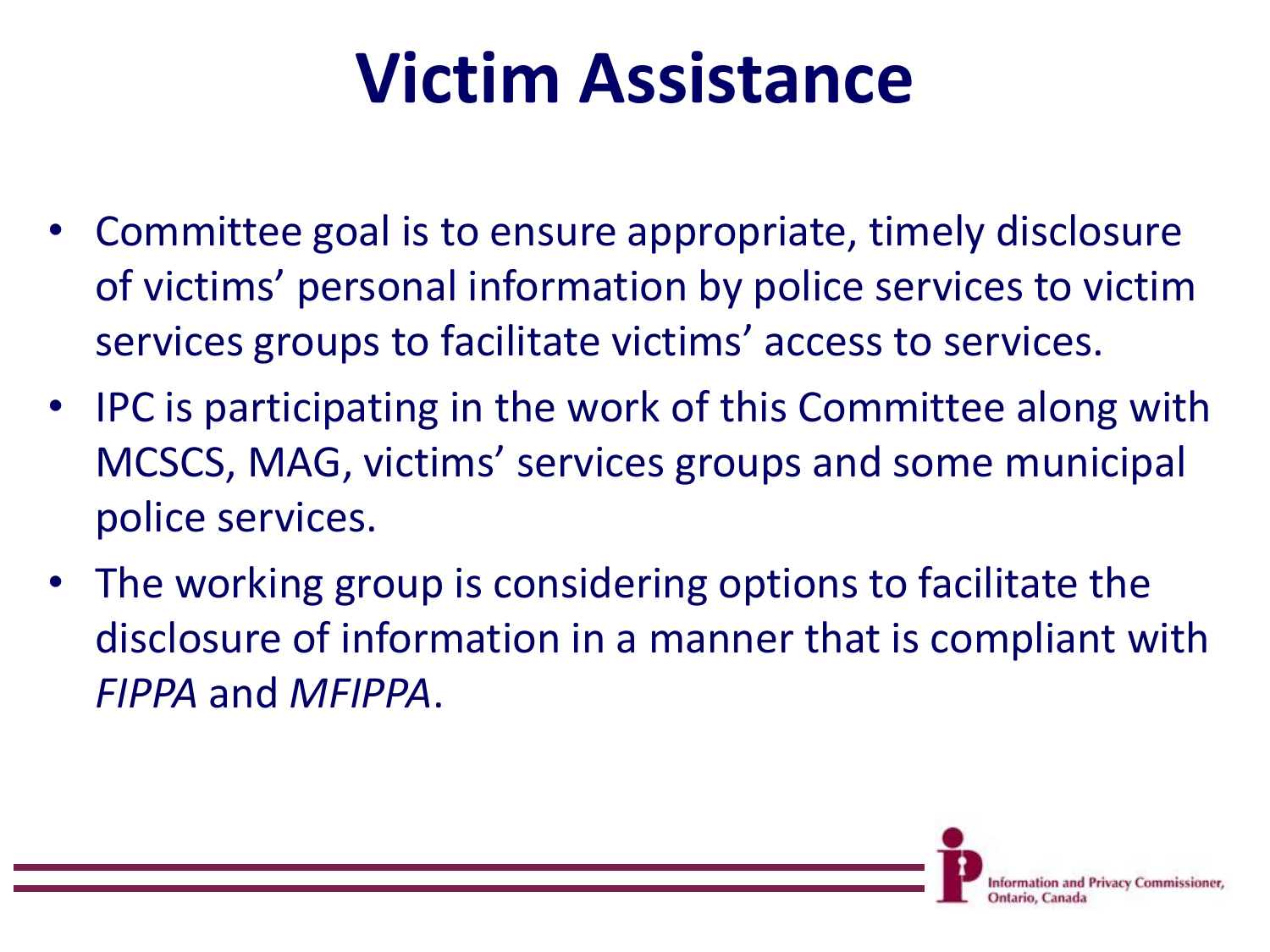### **IPC**

- Disclosure of personal information that is necessary to ensure that victims gain access to available services may be supported:
- $\checkmark$  Under an MOU and in accordance with sections 42(1)(d)/ 32(d) which allow disclosure to an agent of an institution where the disclosure is necessary and proper in relation to the institution's functions and the agent's duties.

NOTE: The Committee is also considering developing a disclosure framework under new legislation (e.g. possibly under new *Police Services Act* regulations).

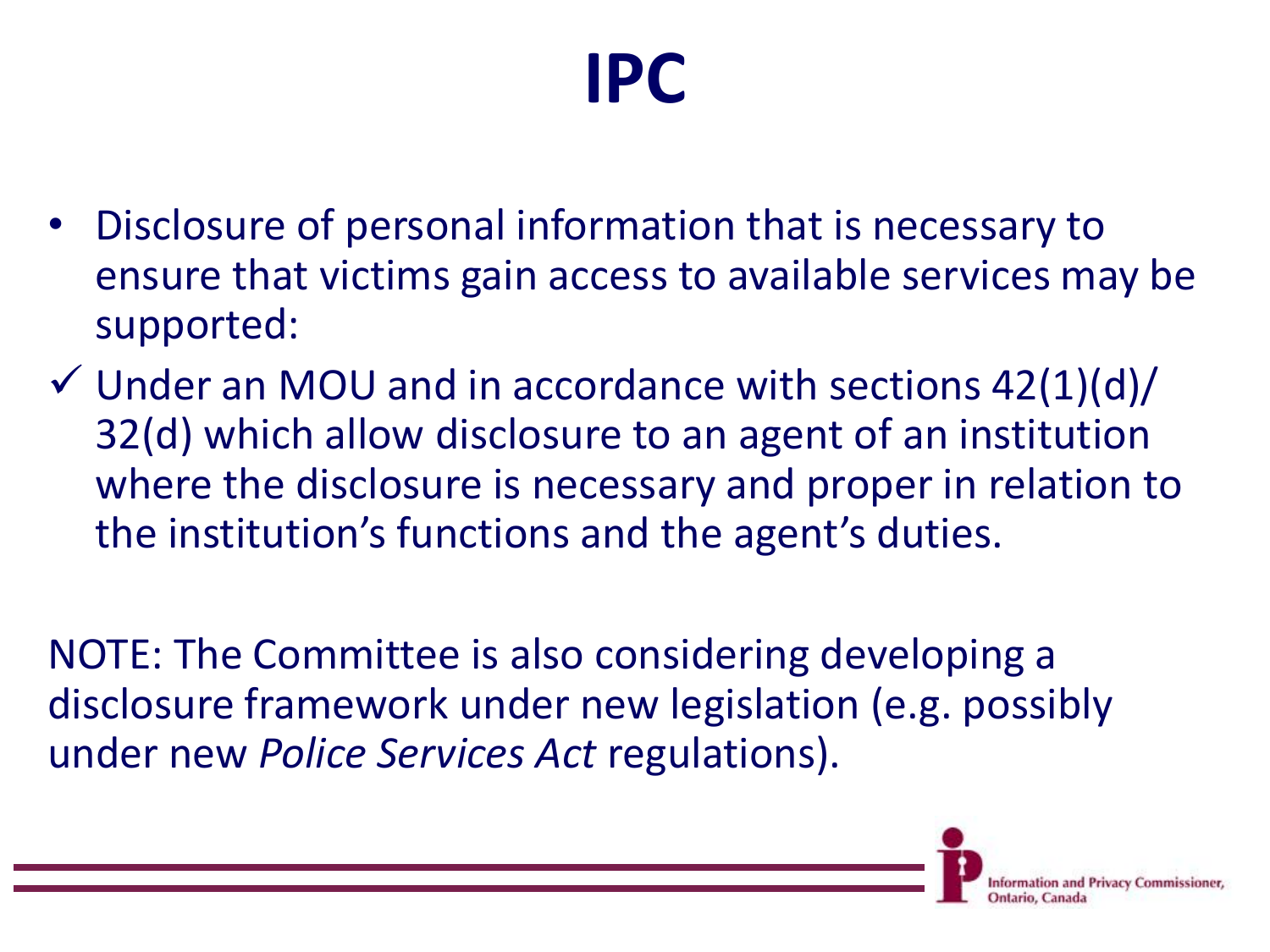## *Recent Orders Involving Ontario Police Services*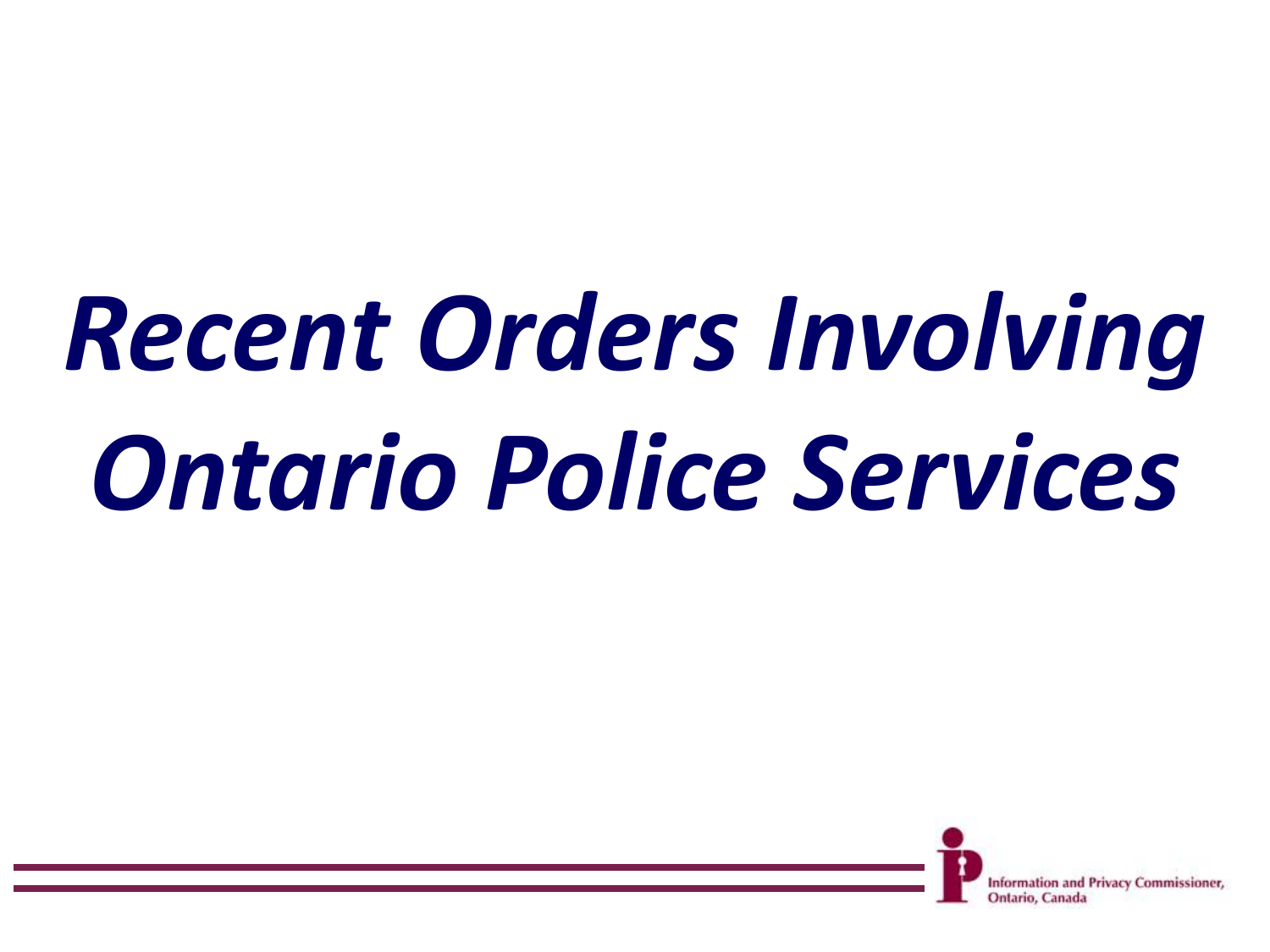### **Order MO-2999** *Access to CPIC Records of Attempted Suicide*

- Access request was made to police for CPIC records relating to an attempted suicide.
- The service claimed that disclosure would compromise the security of the CPIC system (sections 8(1)(c) and 8(1)(I)).
- The service also claimed that disclosure would be an unjustified invasion of another person's PI and that the presumption in section 14(3)(b) in conjunction with section 38(b) applied.

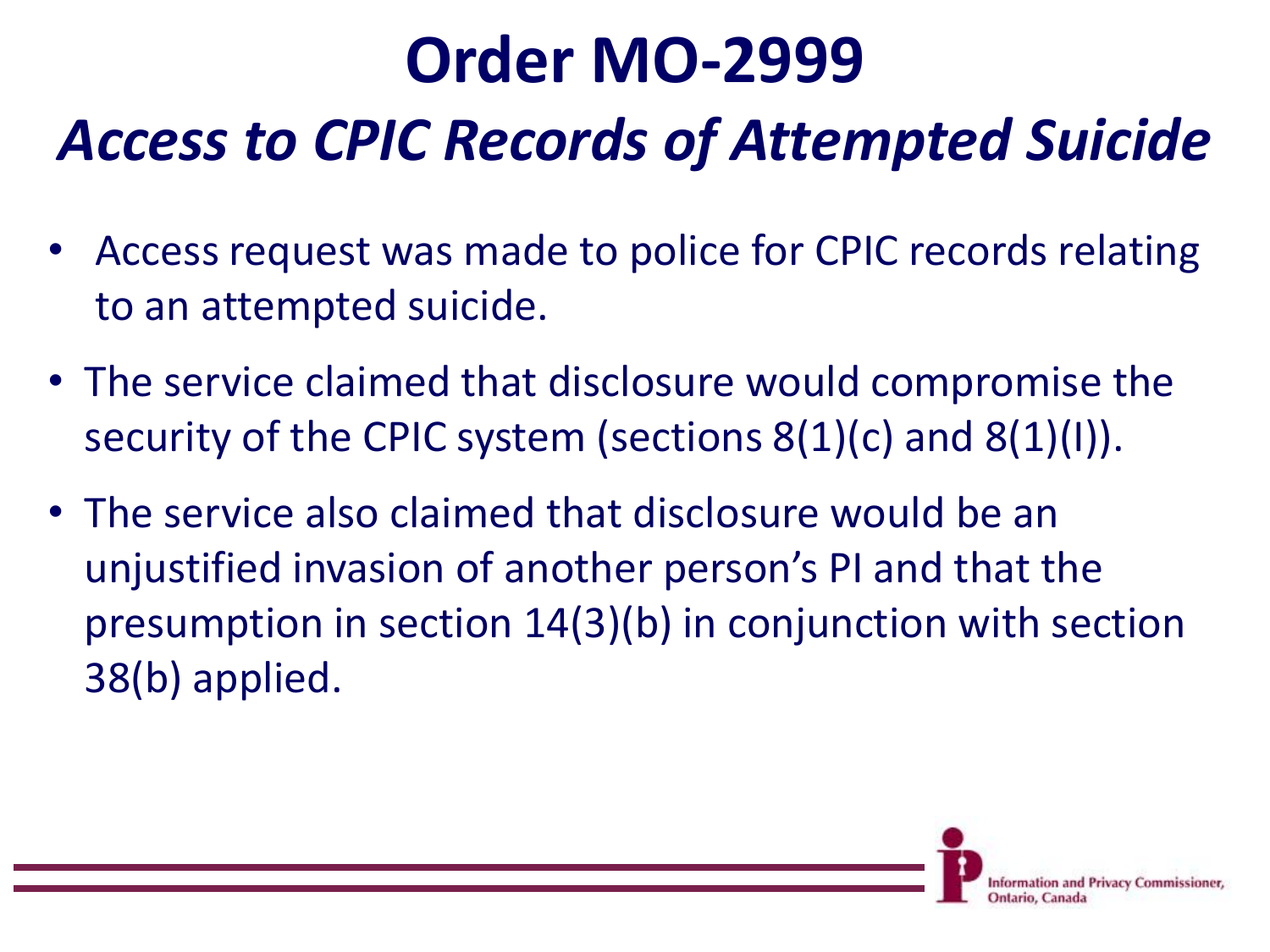#### **Order MO-2999** *(cont'd)*

- The adjudicator found:
- $\checkmark$  Section 14(3)(b) did not apply because the information was not compiled as part of an investigation into a "possible violation of law."
- $\checkmark$  The factors in section 14(2) favoured disclosure.
- $\checkmark$  Some police code information was withheld on the basis of section  $8(1)(c)$  and (I).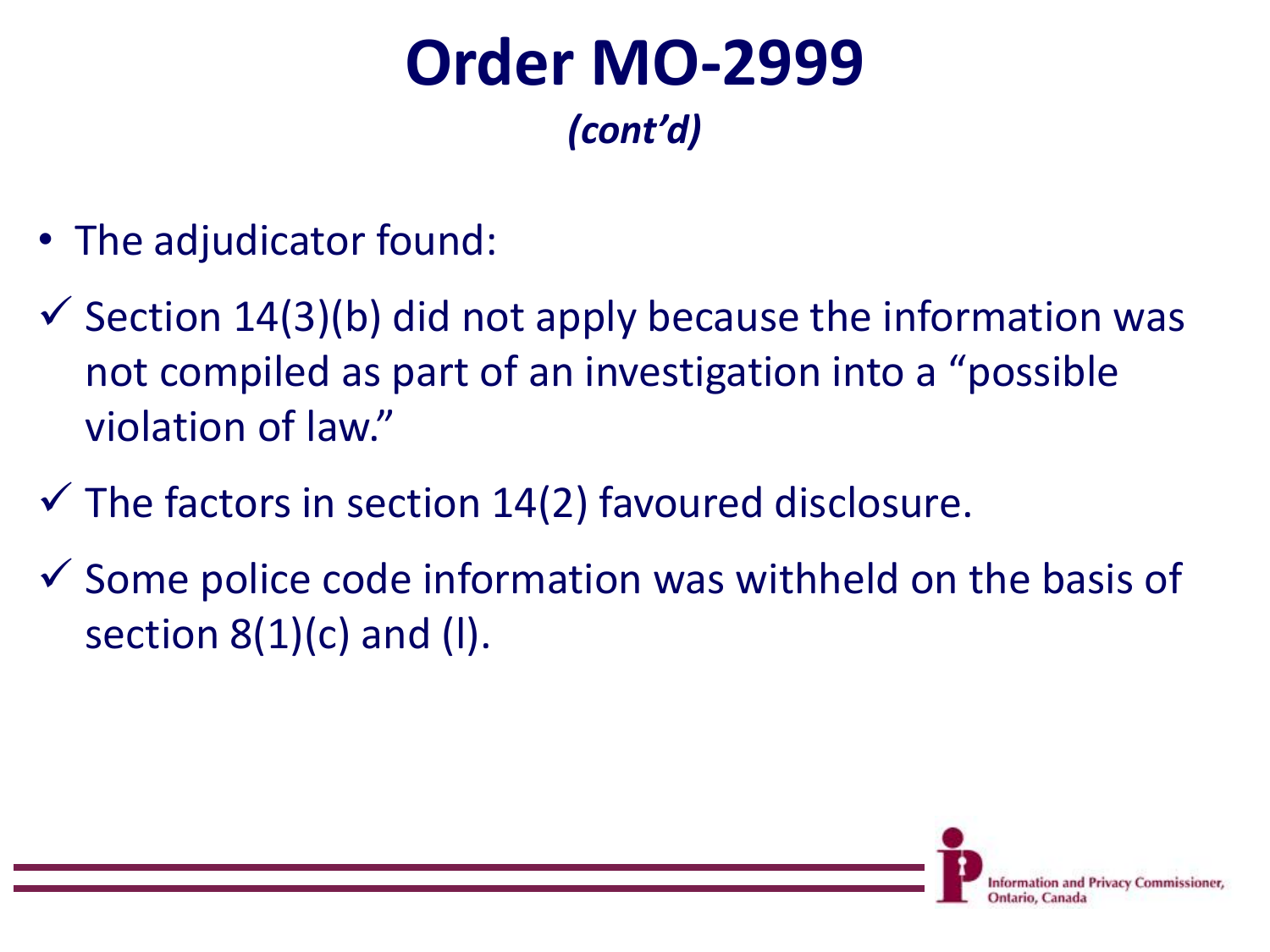### **Order MO-2954** *Section 38(b)/49(b) and the Presumptions*

• Request for a copy of a complaint letter which included the requester's own PI and the PI of another person.

• Denied on the basis of sections 38(a) and 8(1)(d)(confidential source). The affected party raised section 38(b) and 14(3)(b) (presumed unjustified invasion of privacy).

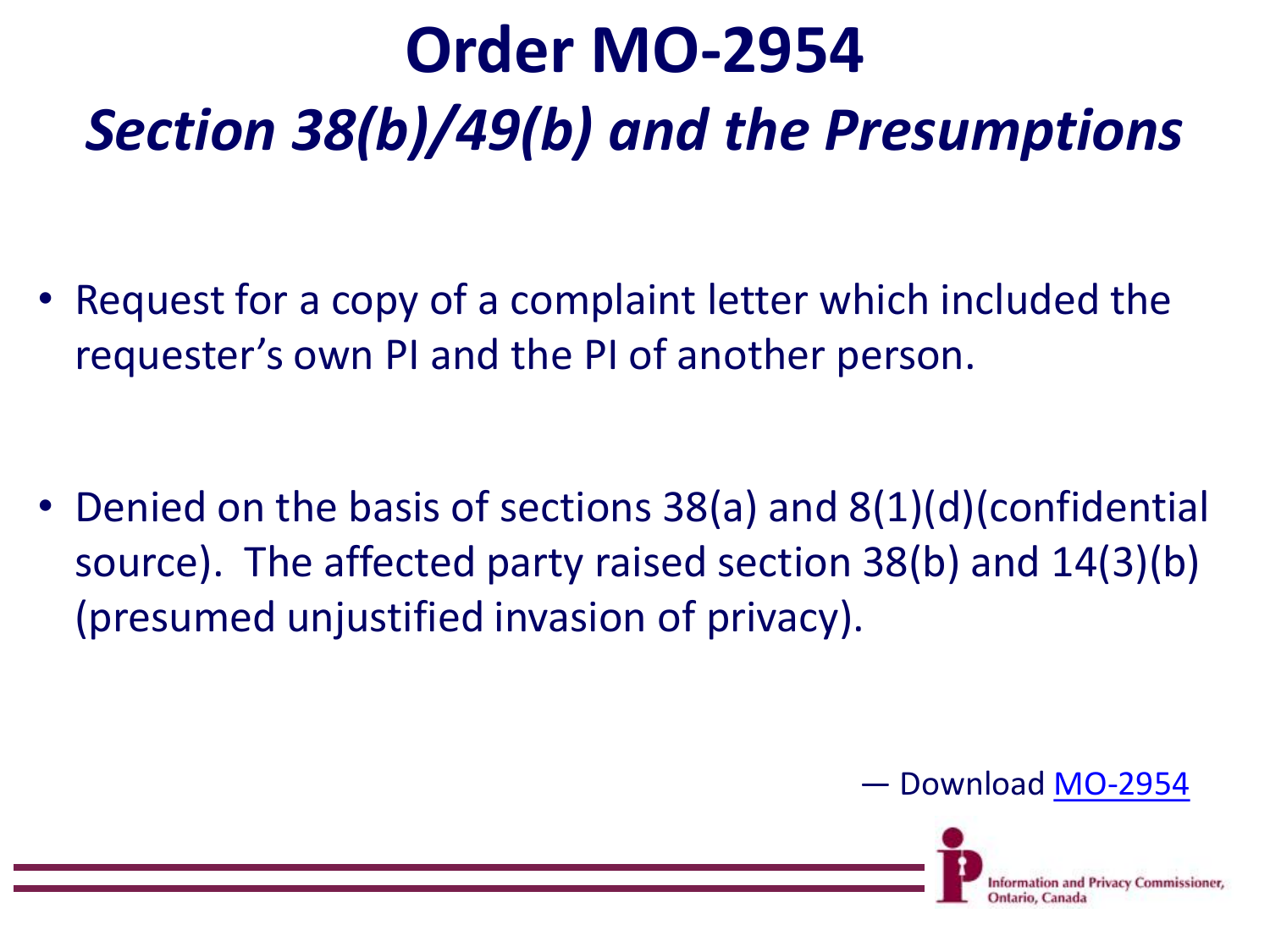### **Order MO-2954 (cont'd)**

- Adjudicator found:
- $\checkmark$  section 38(a), in conjunction with 8(1)(d), does not apply;
- $\checkmark$  disclosure of portions of the record would not constitute an unjustified invasion pursuant to section 38(b), in conjunction with section 14.
- $\checkmark$  When applying section 38(b), this office will consider, and weigh, the factors and presumptions in sections 14(2) and (3) and balance the interests of the parties in determining whether the disclosure of the personal information in the records would be an unjustified invasion of personal privacy.

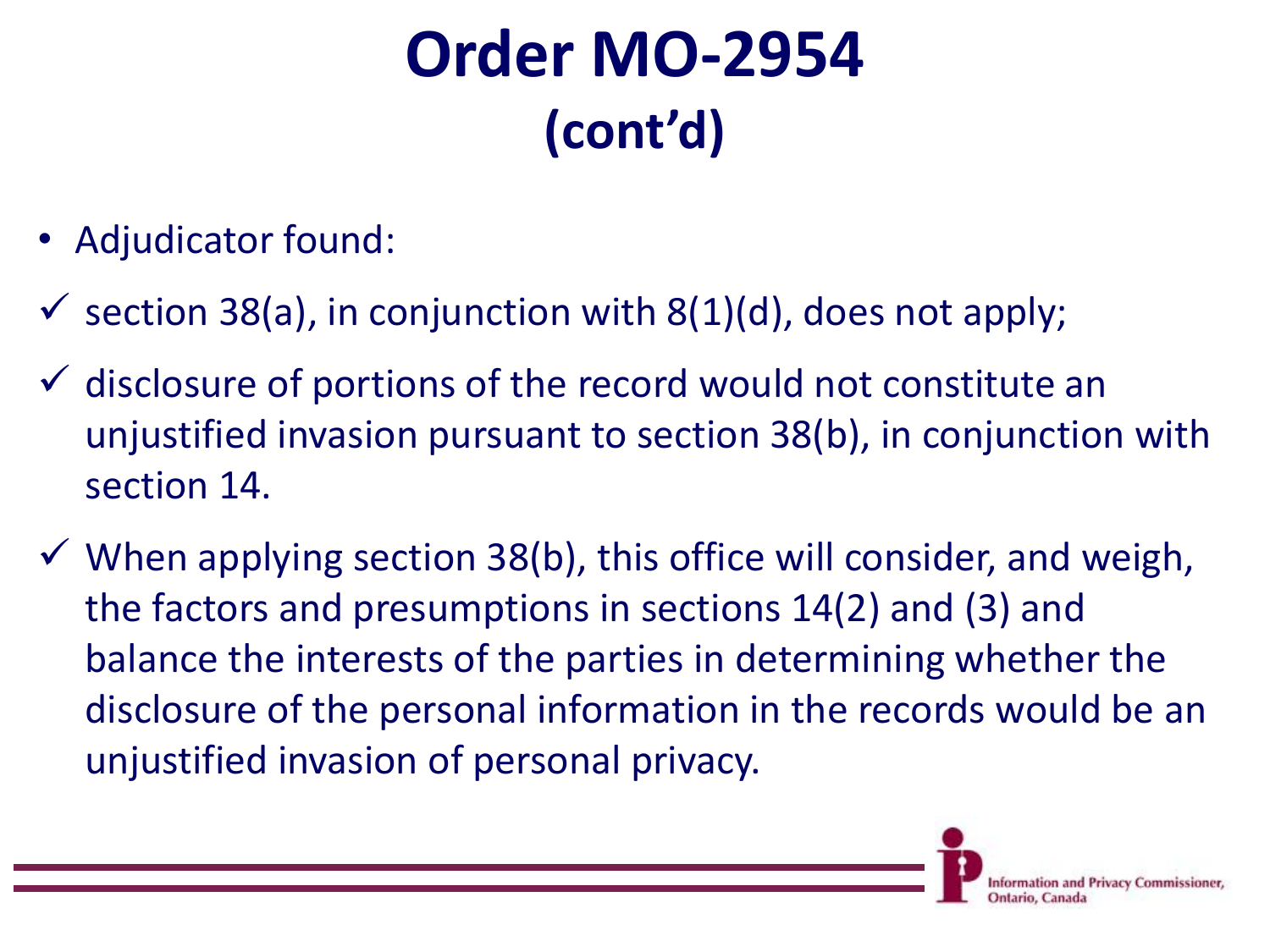### **Order MO-3026** *Custodial Parents' Access Rights*

• Request for copies of reports relating to an alleged assault and copies of the video statements made by the requester's children.

• The police service denied access relying on section 38(a) in conjunction with 8(2)(a) and 38(b) and the presumption in section 14(3)(b).

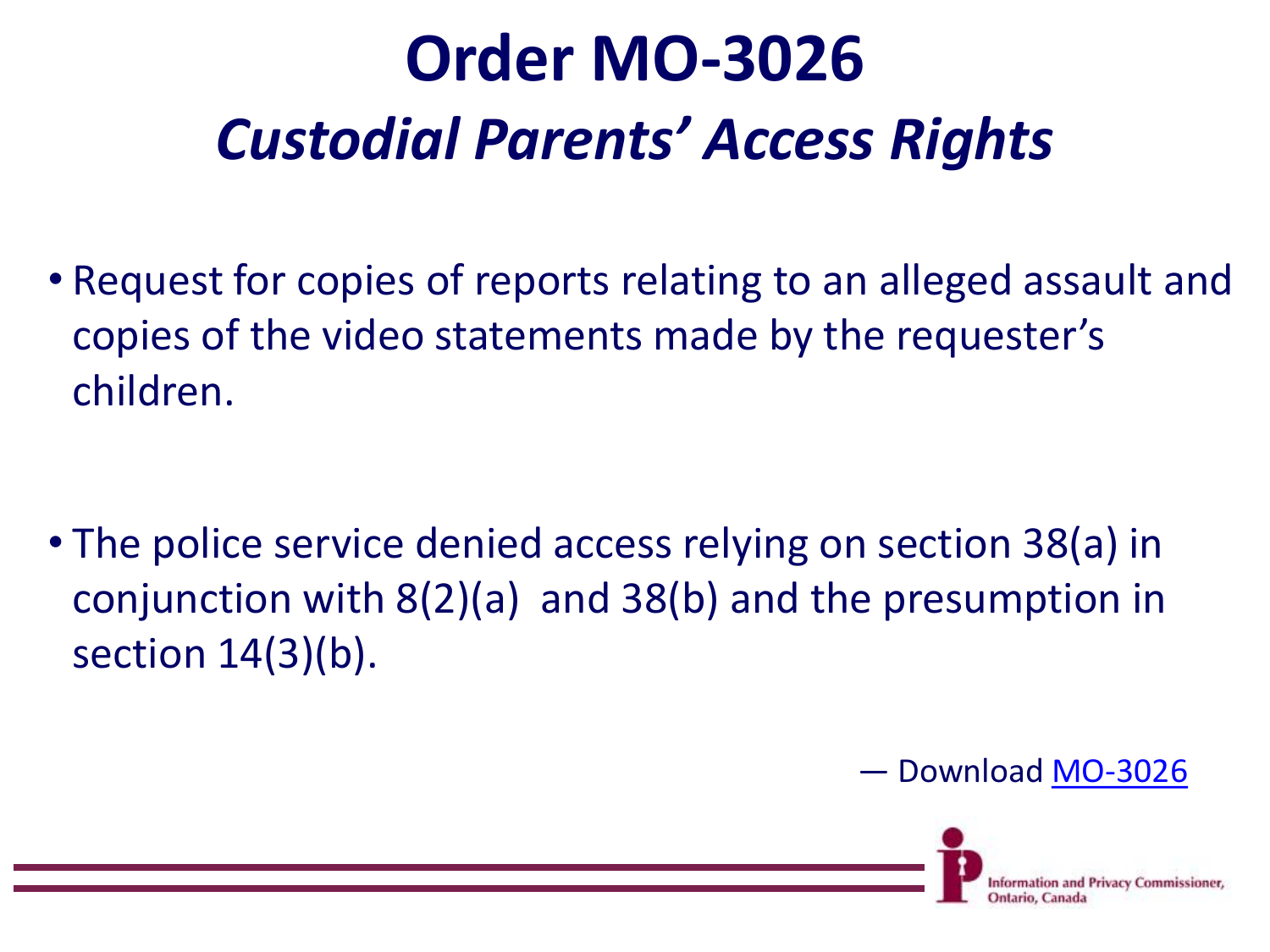### **Order MO-3026 (cont'd)**

- Adjudicator found that section 14(1)(d) applied which permits disclosure where expressly authorized by statute.
- Section 20(5) of the *Children's Law Reform Act* expressly authorizes the disclosure of the information about the health, education and welfare of children to individuals who have a right of access to children.

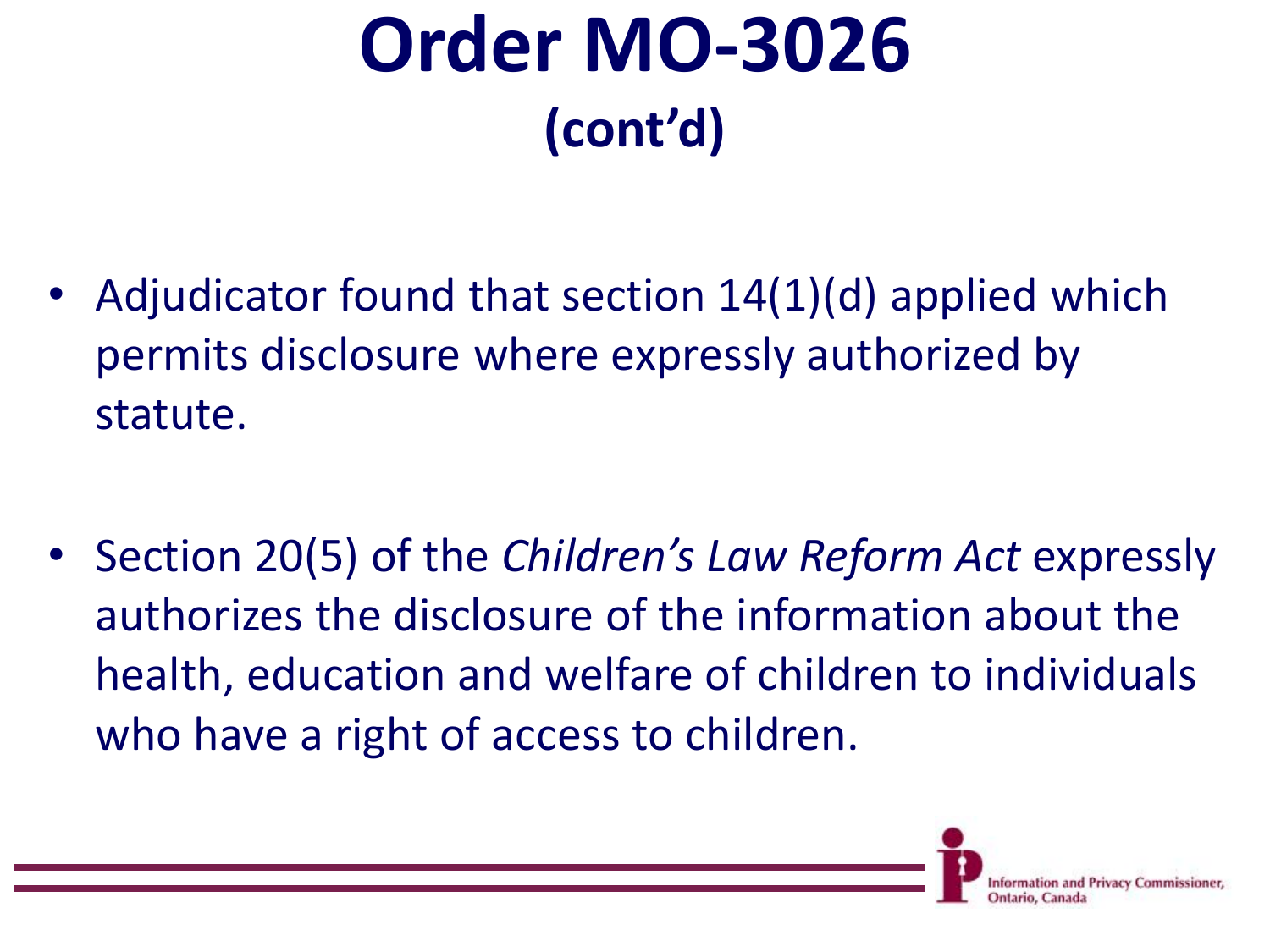### **Order MO-2910** *Method of Access*

- Requester sought records from a police service located in a different town and requested that they be mailed to his home.
- Police sent the records to a police service serving the area in which the requester resided and advised him to pick up the records from that station.
- The requester then appealed the method of delivery/access.

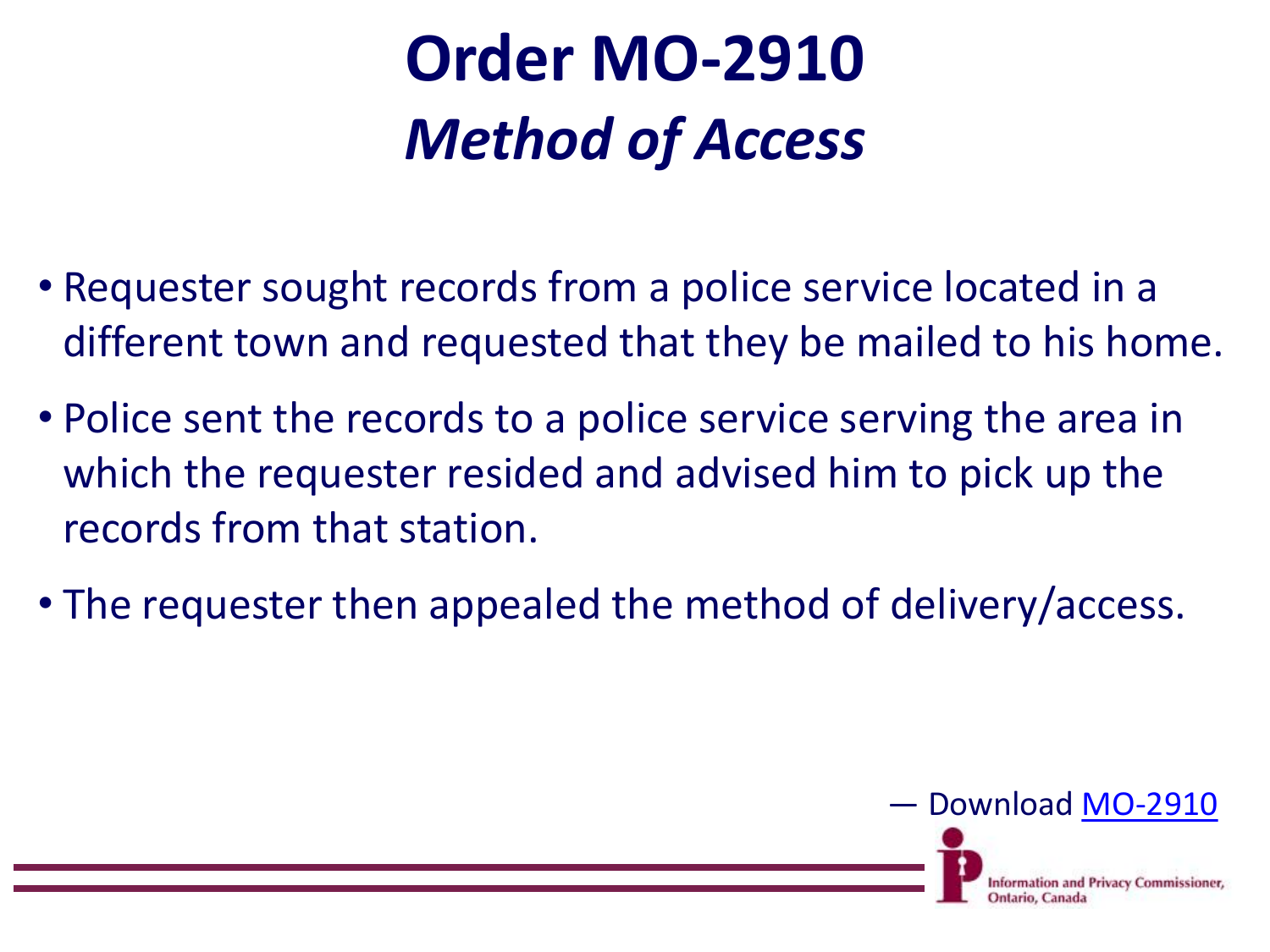### **Order MO-2910** *(cont'd)*

- The Adjudicator found that:
- The *Act* does not specify how access is to be given other than in section 23 (copy to be provided or original to be examined), nor the method of delivery.
- $\checkmark$  The appellant was given clear instructions to send notarized identification if he wanted the records mailed to his home.
- $\checkmark$  By giving the appellant two options for obtaining the records, the police complied with its obligations.